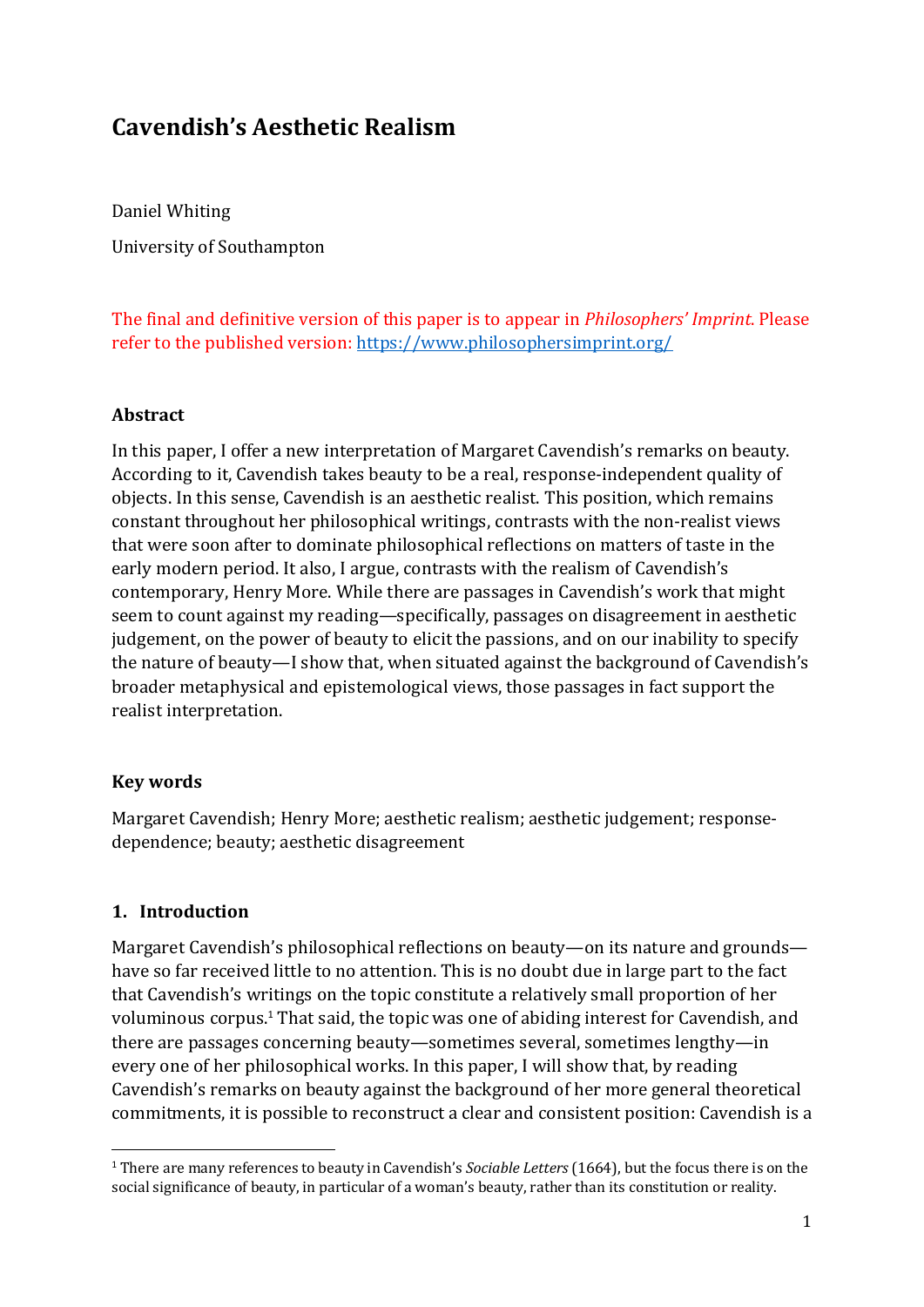*realist* about beauty. More generally, insofar as 'beauty' is her catch-all term for aesthetic value, <sup>2</sup> Cavendish is an *aesthetic realist*.

But what does this amount to? Situating Cavendish's position within familiar metaaesthetic taxonomies faces a challenge. It is commonplace in characterizing realism aesthetic or otherwise—to appeal to the idea of *mind-independence* (see, for example, Evers 2019). But Cavendish's view cannot be that beauty is mind-independent. According to Cavendish, mentality is a ubiquitous and fundamental feature of reality. More fully: Cavendish maintains that everything in nature is material,<sup>3</sup> and that all material things have both a 'rational' part and a 'sensory' part, which are inseparably united (GNP, 3; OEP, 'An Argumental Discourse'). The rational and sensory knowledge these parts possess is expressed in and explanatory of the figures and motions of material things. As Cavendish says:

All and every particular Creature […] is made by corporeal self-motion, which I name sensitive and rational matter, which is life and knowledg, sense and reason. (PL, 'A Preface to the Reader')

*Knowledge* lives in *motion*, as *motion* lives in *matter*. (PPO, 21)

Matter, Self-motion and Self-knowledg, are inseparable from each other, and make Nature, one Material, self-moving, and self-knowing Body. (OEP, 155)

All the Parts of Nature have Life and Knowledg. (GNP, 6)

Cavendish identifies minds (or souls) with parts of rational matter (see Broad 2002, 51). 'Rational matter,' she says, is 'that which we call the soul, or minde' (PPO, 138). Conversely, 'the mind […] is the Rational Part of matter' (PL, 33; see also PF, 30; PPO, 12, 106). Since all material things have rational parts, it follows that all material things have minds, albeit minds that differ significantly from our own. This is a commitment Cavendish embraces:

There is not any Creature or part of nature without this Life and Soul […] Not onely Animals, but also Vegetables, Minerals and Elements, and what more is in Nature, are endued with this Life and Soul, Sense and Reason. (PL, 'Preface to the Reader'; see also OEP, 19; PF, 56; PPO, 21, 35-36)

To return to the issue at hand, since nothing is independent of the mind in Cavendish's work, it follows that beauty is not independent of the mind. However, as I will demonstrate, Cavendish's view is realist in the recognizable sense that, according to it, beauty is a real quality of objects, one which is *response-independent*. <sup>4</sup> Whether something is beautiful does not, for Cavendish, depend on whether in suitable circumstances an observer would feel admiration or delight toward the relevant object,

<sup>2</sup> Cavendish tends to reserve the term for the visual beauty of living creatures, including humans. As I will indicate, however, Cavendish's passing remarks on music suggest that her view generalizes to non-visual beauties and to artefacts, broadly construed.

<sup>3</sup> For general discussion of Cavendish's materialism, see (Broad 2002, chap. 2; Cunning 2019a; Duncan 2012; 2022, chap. 4; James 1999; Sarahson 2010; Wilkins 2016).

<sup>4</sup> For characterizations of aesthetic realism which appeal to the notion of response-independence, see (Hanson 2018; Zangwill 2003).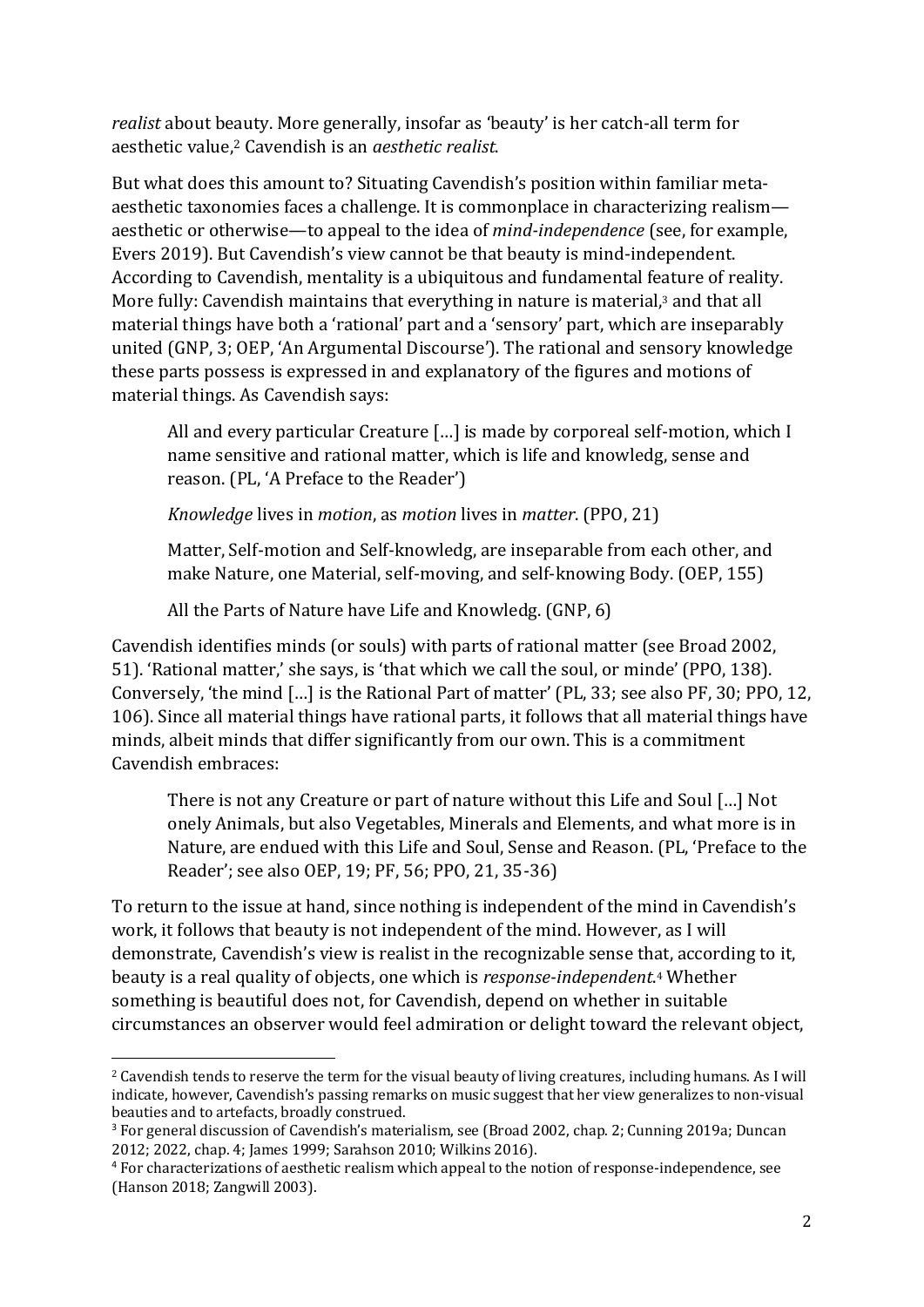for example, or make a positive aesthetic judgement concerning it. This is a negative characterization of Cavendish's view. To give a positive characterization, Cavendish takes an object's aesthetic value to depend on its figures, motions, and (in the case of visual beauty) colours.

Admittedly, there are passages which in isolation might seem to suggest the opposite that Cavendish takes beauty not to be an inherent property of objects but instead to be in some sense a projection of sentiment or at least to stand in some constitutive relation to a person's affective responses. I will show that, when set aside other passages, and when situated in relation to Cavendish's better understood views on non-aesthetic matters, the contentious passages in fact count for rather than against the attribution of aesthetic realism.

The paper proceeds as follows. In §2, I will discuss Cavendish's emphasis on the interand intra-personal diversity in aesthetic responses and ask whether it suggests that she thinks of beauty as in some way unreal. In §3, I will explore the passages in which Cavendish connects beauty with the power to please and ask whether they point towards some kind of response-dependence theory. In §4, I will turn to Cavendish's claim that there is nothing in which beauty consists and discuss how to reconcile that with the realist interpretation. In §5, I will close by raising, but not resolving, the intriguing question of whether Cavendish takes beauty to be inseparable from matter in the way that she takes figure and knowledge to be.

While all of the above themes are intertwined in Cavendish's writings, I will pull them apart for separate discussion so far as that is possible. By the end, I hope to have shown that Cavendish makes a distinctive contribution to aesthetics within the early modern period, defending a well developed position that contrasts both with the realist view of her contemporary, Henry More (1653), <sup>5</sup> and with the non-realist views which soon after came to dominate philosophical reflection on beauty and on aesthetic value more generally.<sup>6</sup>

Before proceeding to the main discussion, I will make a final preliminary remark. In what follows I will be deliberately loose in the characterizations I give of the non-realist positions I take Cavendish to oppose in her writings. This reflects the fact that Cavendish herself does not spell out what those positions amount to in any detail, and for the most part what she does have to say does not choose between a range of nonrealist positions—error theoretic, subjectivist, dispositionalist, expressivist, etc. Since my primary concern here is to make the case for attributing a positive view to Cavendish, I do not think it is necessary to be any more committal about the alternatives to it.

<sup>&</sup>lt;sup>5</sup> For general discussion of the proximity and distance of Cavendish's philosophical views to and from More's, see (Broad 2002, chap. 2; Duncan 2012; Hutton 2003).

<sup>6</sup> Influential proponents of non-realist (as characterized here) views of aesthetic value in British philosophy after Cavendish include Hutcheson (1726) and Hume (1757), in contrast to the realism of Shaftesbury (1711). For overviews of debates in philosophical aesthetics in this period, see (Dickie 1996; Guyer 2015; Kivy 2003; Shelley 2013).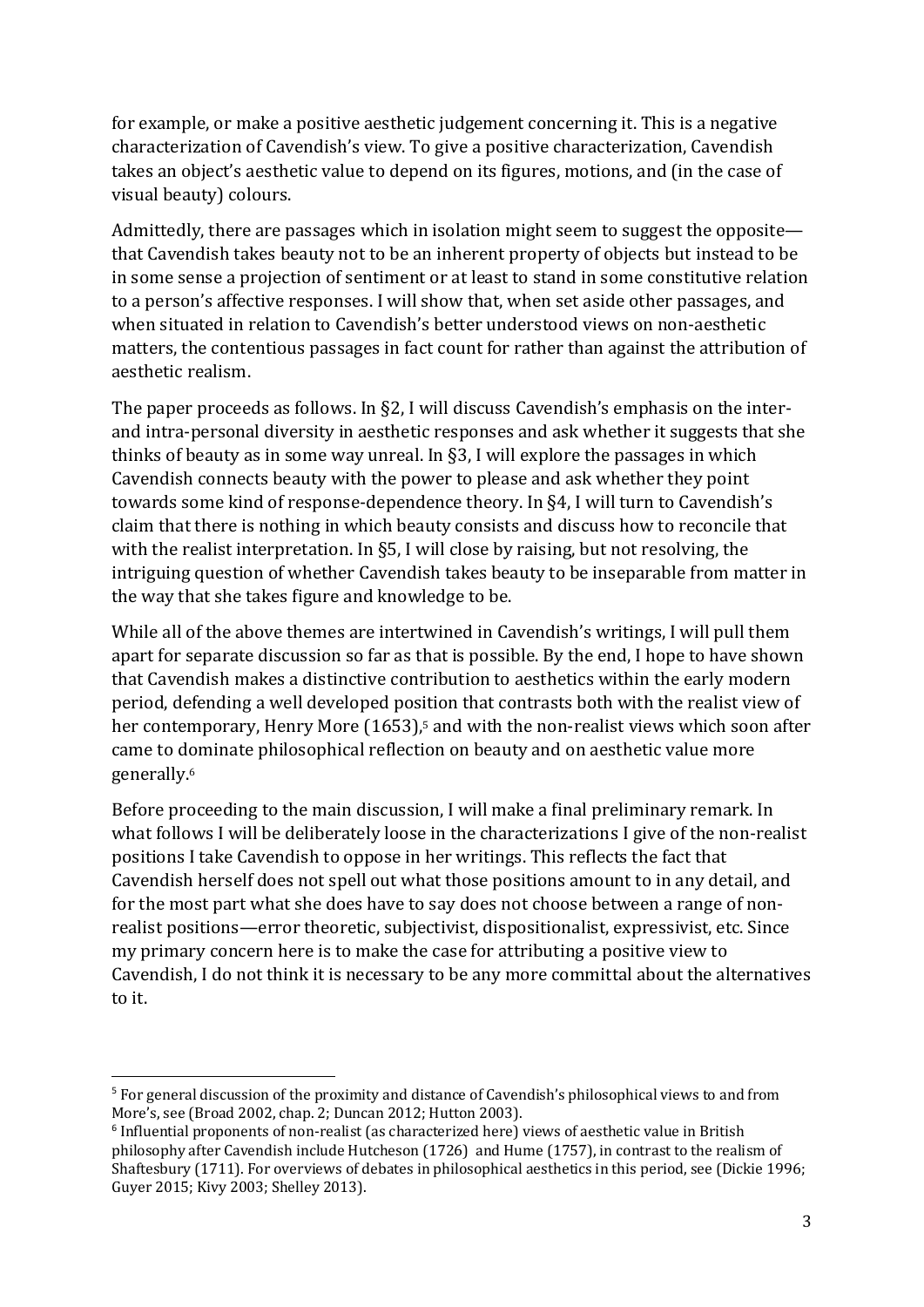### **2. Arguments from diversity**

I will start with the most unequivocal expression of Cavendish's aesthetic realism. Consider this passage from *Worlds Olio* (1655):

Some may imagine or think Beauty was framed and composed in the Opinions of Men, rather than in the Lineaments, and Symmetries, and Motion of the Body, or the Colour of the Skin; for that which appeareth Beautifull to one Nation, doth not so to another; as witness the *Indians*, the *Ethiopians*, who think the blackest Skin, flattest Noses, and thickest Lips, the most Beautifull, which seem Deformed and Monstrous to the *Europeans*; so particular Persons, as in several Nations; for to one Person shall appear a Beauty, to enamour the Soul with Admiration, to another shall appear even to a Dislike; which shews, that were there a Body never so exactly proportion'd, or their Motions never so gracefull, or their Colour never so Orient, yet it will not please all. (WO, 91)<sup>7</sup>

Here Cavendish outlines a familiar enough line of thought. There is diversity—both across cultures and across individuals within cultures—in aesthetic judgement and in the corresponding affective responses, such as admiration and pleasure. The best explanation for this, the thought continues, is that beauty is in some way dependent on personal or collective 'opinion'. 8

Among Cavendish's contemporaries, we find that René Descartes advances—or, at least, gestures at—a line of thought along these lines. In a letter to Marin Mersenne (dated 18th March 1630), Descartes writes:

In general, 'beautiful' and 'pleasant' signify simply a relation between our judgment and an object; and because the judgments of men differ so much from each other, neither beauty nor pleasantness can be said to have any definite measure. (1991, AT I.133)<sup>9</sup>

Descartes goes on to illustrate his point via an example of flowerbeds divided into shapes:

[No] one design can be called absolutely more beautiful than another; to some people's fancy one with three shapes will be the most beautiful, to others it will be one with four or five and so on. (1991, AT I.133)

<sup>&</sup>lt;sup>7</sup> In both tone and content, this passage might seem to convey problematic (racist) attitudes. One complication is that the remarks purport to report certain aesthetic judgements, rather than express or endorse them. Nevertheless, they are presented as the judgements of a group (the Europeans) to which Cavendish belongs. A further complication is that, as we will see, Cavendish immediately goes on to suggest that the relevant (European) responses in fact involve a failure to track beauty. The question of to what extent Cavendish's views are socially progressive or conservative is a thorny one. For discussion, see (Boyle 2018, chap. 7).

<sup>&</sup>lt;sup>8</sup> For some recent discussions of the bearing of disagreement in judgement on the prospects of aesthetic realism, see (Baker and Robson 2017; Lopes 2018, chap. 9; McGonigal 2018; Schafer 2011; Sundell 2011). <sup>9</sup> For discussion of this exchange, see (Buzon 2019, 66–67; Jorgensen 2012, 419–23).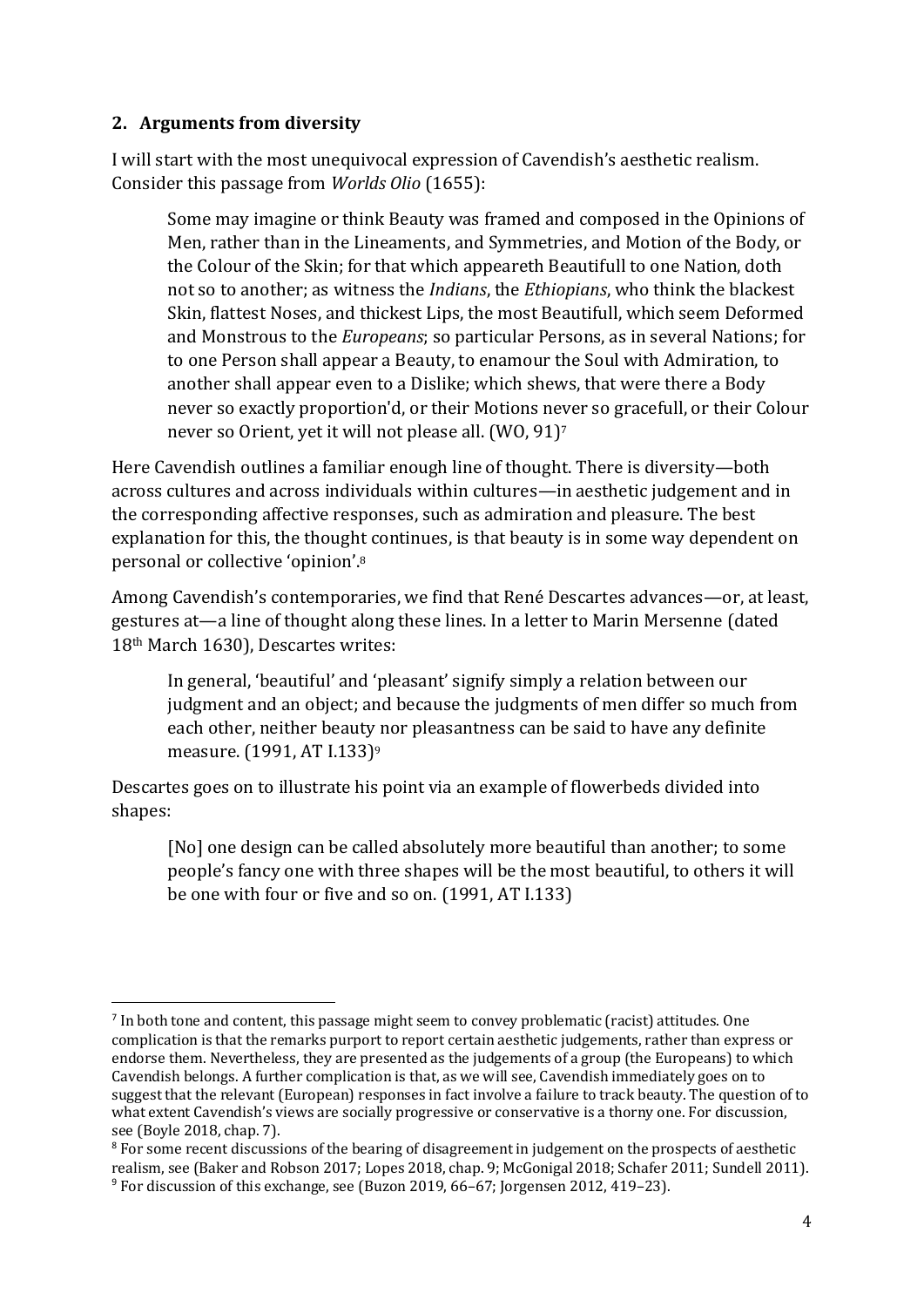It is difficult to glean Descartes' alternative from these suggestive but brief remarks, but it is clear that he is opposing aesthetic realism—as characterized here—by appeal to considerations of diversity in aesthetic responses.

Both Descartes and Mersenne were members of the 'Cavendish' circle of intellectuals (Hutton 1997, 422–23). So, there are grounds for thinking that Cavendish would have encountered this argument, or some version of it, in her interactions with the members of this group. Whatever its provenance, Cavendish replies to the line of thought as follows:

I will not say there is no such thing as Beauty, but no such Beauty as appears so to all Eyes, because there is not Variety enough in one Beauty to please the various Fancies of Mankind; for some fancy Black, some Brown, some Fair, some a Sad Countenance, some a Merry, some more Bashfull, some more Bold; For Stature, some Tall, some Low, some Fat, some Lean, some Dislike some Motions, some others; some grey Eyes, some black Eyes, some blew Eyes; and to make mixture of all these, it is impossible; and though there may be as great and as good a Harmonie in *Beauty* as in Musick, yet all Tunes please not all Ears, no more do all Beauties please all Eyes. (WO, 91)

The point here is that an alternative and straightforward explanation for the diversity in aesthetic responses is available—it is simply due to diversity in tastes or preferences. Beauty is a real feature of certain objects, but those who lack the relevant sensibilities will not judge it to be present or admire its presence.

In addition to criticizing an argument for a non-realist account of beauty, Cavendish in the above remarks also outlines, albeit briefly, her positive alternative. According to it, the beauty of a thing is determined by its material qualities, including its contours, proportions, and motions. I will unpack that alternative in more detail in the next section.

Many of the themes of the discussion from *Worlds Olio* crop up in 'A *Dialogue* betwixt *Wit*, and *Beauty*' from Cavendish's *Poems and Fancies* (1653):

Wit.

*Mixt Rose,* and *Lilly,* why are you so proud, Since *Faire* is not in all *Minds* best allow'd? *Some* like the *Black,* the *Browne,* as well as *White,* In all *Complexions* some *Eyes* take delight: Nor doth one *Beauty* in the *World* still reigne. For *Beauty* is created in the *Braine.*

Here Wit is rehearsing the previously discussed line of thought: The wide diversity in affective attitudes suggests that beauty is not a real quality but in some way a mental construct. Read in isolation, it is tempting to assume that Wit is here speaking on behalf of Cavendish. But the *Worlds Olio* passage, published only two years later, suggests that that assumption is mistaken. Cavendish does not endorse the reasoning. This in turn helps to make sense of how the poem continues:

But say there were a *Body* perfect made,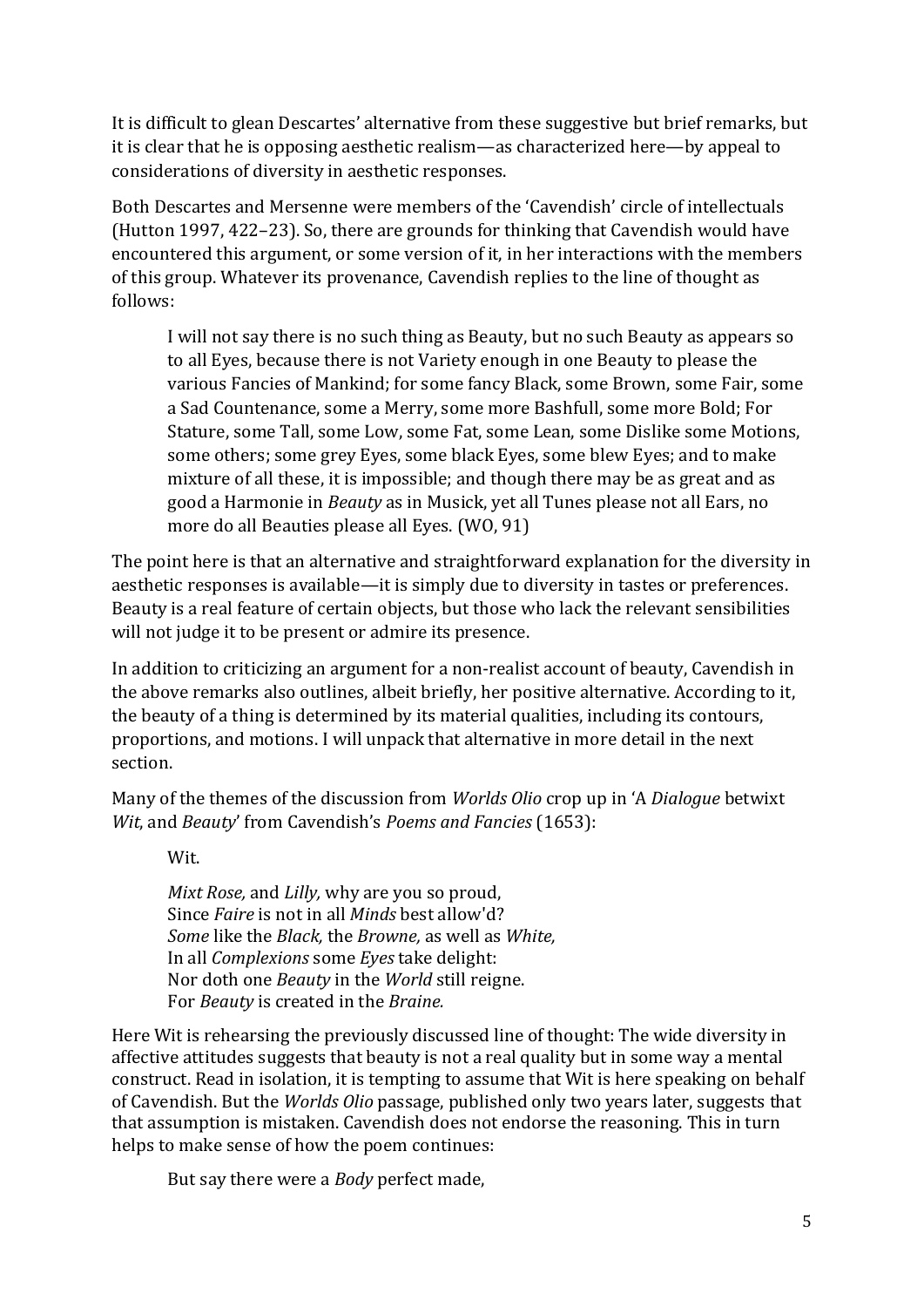*Complexion pure,* by *Natures* pensill laid: A *Countenance* where all sweet *Spirits* meet, A *Haire* that's *thick,* or *long curl'd* to the *Feet:* Yet were it like a *Statue* made of stone, The *Eye* would weary grow to look thereon. Had it not *Wit,* the *Mind* still to delight, It soon would weary be, as well as *Sight.*

Cavendish here invites us to consider a 'perfect' body, and the perfections she illustrates are all respects in which that body is beautiful—its pure complexion, its sweet countenance, etc. Moreover, Cavendish explicitly presents such perfection as in contrast to what went before. This suggests that the bodies that we were previously invited to imagine were not perfect, which is to say that the relevant objects were in some respects beautiful, in other respects not.

To see the relevance of this, it is helpful to consider some remarks from *Philosophical and Physical Opinions* (1655), in which Cavendish also mentions beauty and in which she defends the claim that it is not possible for a person simultaneously to have conflicting feelings or 'passions' toward a single thing:

A man may be in love with a woman, for her beauty, or wit, or behaviour, and yet have an aversion to her bad qualities; but a man cannot love the person of a woman, and hate it, at one and the same time. (PPO, 107)

The suggestion here is that seemingly conflicting affective responses to a single object must instead be responses to different qualities it possesses. This then points to an additional explanation that Cavendish gestures at in her poem for the diversity in aesthetic judgement and in the corresponding affects: Beauties in nature are not perfect—an object that is in one way aesthetically good will in another way be aesthetically bad or neutral.<sup>10</sup> So, differences in responses might reflect differences in the objects of those responses—they are attitudes toward different qualities and, as a result, not in genuine conflict.

That explanation would not be carry across to the case of a 'perfect' beauty, an object that is beautiful in every respect. But, here too, Cavendish thinks that we can explain diversity of response in a way consistent with a realist view of beauty. Admiration for beauty, or a positive affective response more generally, diminishes both with time and with familiarity. As Cavendish puts the same point elsewhere, 'Beautie wearies the Eye by Repetitions' (WO, 90).

In summary: Cavendish acknowledges that there are widespread differences in what people judge to be beautiful and in their feelings toward objects, but she argues that this is consistent with the view that beauty is a real quality that an object has in virtue of its material characteristics.

Before moving on, it is interesting to compare Cavendish's reply to the argument from diversity in aesthetic responses to a reply More offers to a strikingly similar line of thought. More is one of Cavendish's (imagined) correspondents in the *Philosophical* 

 $10$  Or, at least, it might appear to be. In §5, I ask whether, according to Cavendish, anything in nature is genuinely ugly.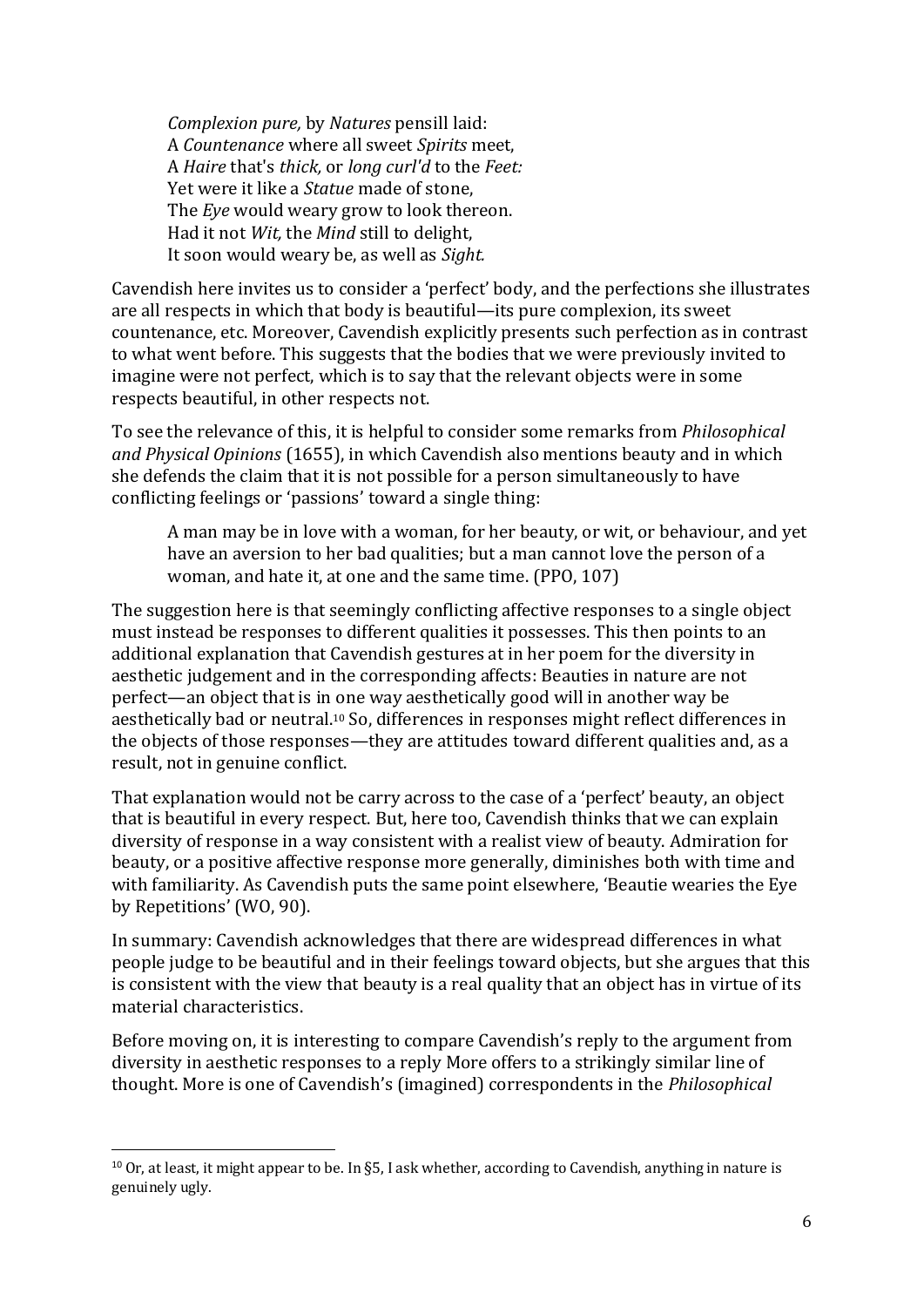*Letters* (1644), and, as we will see, Cavendish explicitly refers there to More's views concerning beauty and its grounds.

Like Cavendish, More is a realist about aesthetic value. As he says in *An Antidote Against Atheisme*, which contains his most sustained reflections on the topic, 'Beauty is not a meere *Phancy*' (1653, 60). <sup>11</sup> Or, in positive terms, 'There is such a thing as *Beauty*' (1653, 62). In defence of this position, More considers the following argument for a version of non-realism:

This buisinesse of *Beauty* […] is but a conceit, because some men acknowledge no such thing, and all things are alike handsome to them, who yet notwithstanding have the use of their Eyes as well as other folks. (1653, 62)

The idea here is that, since people disagree in their judgements concerning the beauty of some object in a way that is not traceable to any differences in perception, beauty is not a real quality in that object, a quality which one party is detecting while the other fails to do so. Instead, beauty is a fiction or fabrication of some sort.

More's response to this line of thought differs importantly from Cavendish's. Like Cavendish, More takes it not to succeed as an argument against aesthetic realism. Unlike Cavendish, however, More takes it to show that an object's beauty—specifically, the beauty of 'plants' or 'animalls'—is not due only to its material qualities. For More, as Cavendish puts it, 'Beauty, Colour, Symmetry, and the like, in Plants, as well as in other Creatures, are no result from the meer motion of the matter' (PL, 160). Instead, More says, beauty is created by 'some hidden Cause much a kin to [our] own nature, that is intellectuall' (1653, 61–62). As he later puts it, the 'first and principall cause' of beauty in nature is '*an understanding Principle*' (1653, 63). This 'understanding' gives coherent, intelligible form to matter—and, for More, that means a broadly geometric form—in a way that results in the existence of natural objects—specifically, plants and other living organisms—and that is in turn responsible for their beauty.

But what exactly is the 'cause' or 'principle' in question? More's immediate answer is that it is 'the overpowering counsell of an Eternall Mind, that is, of a God' (1653, 64). Elsewhere, he is more circumspect: 'It is a God, or at least a Spirituall substance actuating the Matter' (1653, 45, see also 85). <sup>12</sup> The important point for present purposes is that More's aesthetic realism, again in contrast to that of Cavendish, is bound up with immaterialism. <sup>13</sup> For More, the beauty of an object consists in its '*Symmetry* and *Comelinesse of Proportion'* (1653, 63, see also 80), characteristics which, in his view, must be caused and maintained by the activity of an immaterial substance.

How is the diversity in aesthetic judgement supposed to support this view? According to More, the explanation for diversity is that, while 'pulchritude is convey'd indeed by the outward Senses unto the Soul', it is 'a more intellectuall faculty […] which relishes it; as a *Geometricall Scheme* is let in by the Eyes, but the demonstration is discern'd by

<sup>11</sup> As what follows shows, Guyer is mistaken when he writes, 'None of the first-generation Cambridge Platonists wrote on matters of taste' (2015, 34).

<sup>12</sup> In a subsequent work, *The Immortality of the Soul* (1659), the 'actuating' substance is what More calls 'The Spirit of Nature', which serves as a kind of spiritual intermediary between God and the material world. More carefully: God is the primary cause of material things while the Spirit of Nature is the secondary 'emanative' cause of their movements. For discussion, see (Boylan 1980; Greene 1962). <sup>13</sup> For a helpful overviews of the role of immaterial spirits in More's metaphysics, see (Henry 2020; Reid 2012).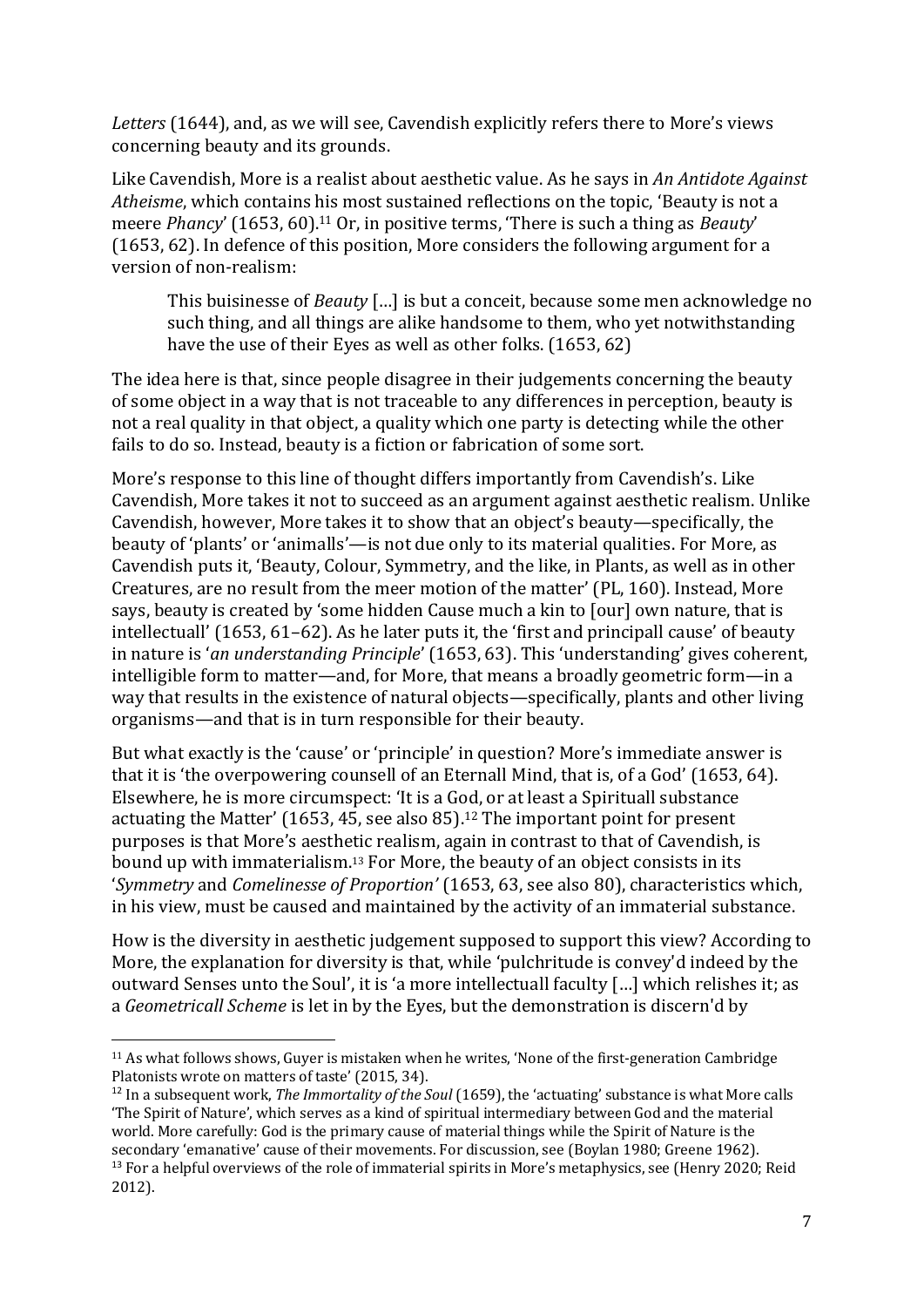Reason' (1653, 62). Since the beauty of nature is the manifestation of an intelligent (immaterial) principle, detecting its presence requires, in addition to perceiving the object's material characteristics, a kind of intellectual apprehension or grasp. As More puts it, beauty is 'the proper Object of the Understanding and Reason', as opposed to the senses (1653, 63). As a result, to return to the line of thought under consideration, disagreement in aesthetic judgements and the corresponding affective responses need not be traceable to differences in sensory perception—it can result from differences in intellect or its exercise. More straightforwardly, as More memorably puts it, the diversity in aesthetic responses arises because 'some mens Souls are so dull and stupid' (1653, 62).

In view of this, we can now see both important overlap and equally important divergence in the views of Cavendish and More on beauty. They agree with the nonrealist that beauty is either causally or constitutively dependent on something that has knowledge, intellect, or reason. However, in shared opposition to the non-realist, Cavendish and More also agree that that something is not a finite human being—or, for that matter, a community of such beings—making judgements about or having feelings of beauty. For Cavendish, the knowledge is inherent in the material things that are the bearers of beauty—plants, animals, waterfalls, and the like—and manifest in their figures and motions. For More, in contrast, the knowledge belongs to God, or some other immaterial spirit, which acts on those material things.

My concern here is not to adjudicate this dispute between Cavendish and More; it is only to highlight the differences in their responses to arguments from disagreement and, in doing so, highlight the corresponding differences in their conceptions of beauty and its relation to an object's material qualities. Both Cavendish and More defend a form of realism about aesthetic value, but Cavendish offers an explanation for the diversity in aesthetic responses that is consistent with her thoroughgoing materialism, while More takes that diversity to count against materialist views.<sup>14</sup>

## **3. The power of beauty**

In Cavendish's 'Dialogue', discussed in the preceding section, Beauty's contribution to the exchange with Wit opens with the following lines:

When *I* appeare, *I* strike the *Optick Nerve, I* wound the *Heart, I* make the *Passions* serve.

Here Beauty reminds Wit that it (Beauty) has the power to elicit or influence feeling. This is a point Cavendish repeats several times in several texts. For example, she writes:

Beauty […] forcibly attract[s] the eye. (PPO, 66)

The context of this remark is one in which Cavendish draws an analogy between beauty's affect on observers and the way in which 'the Load-stone attracts onely iron', a comparison she makes elsewhere (see also PL, III, xv):

As for the *Loadstone*, it is not more wonderful in attracting Iron, than Beauty, which admirably attracts the Optick Perception of Human Creatures. (GNP, 225)

<sup>14</sup> Another difference is that Cavendish disagrees with More that beauty is a 'Geometricall' matter. I return to this in closing (§5).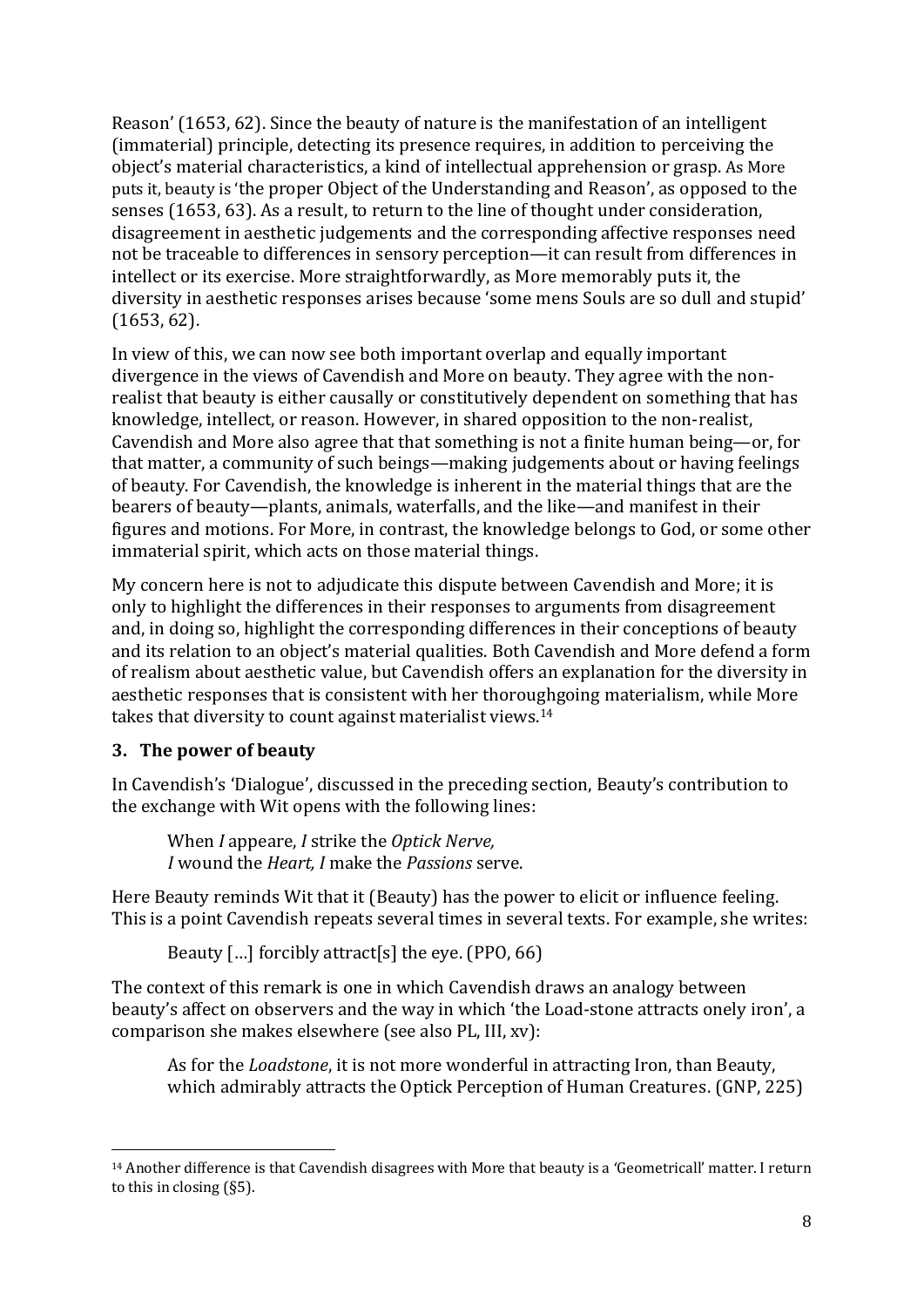Beauty, Wit, Honour, & Riches, are like Load-stones, to draw Love, Admiration, and Respect. (SL, 350)

This link between beauty and magnetism might be taken to suggest—in opposition to the realist reading—that Cavendish holds a response-dependence theory, according to which an object's beauty consists in its power or disposition to bring about affective responses in observers. 15

However, we should be careful not to make too much of the remarks on the (so to speak) magnetic power of beauty. We have already seen several passages in which Cavendish draws attention to the many cases in which a beautiful object does *not* elicit admiration and the like from different observers or from the same observer at different times. Of course, it is consistent with the view of beauty as a power to affect—at least, with all but the crudest versions of it—that that power will only manifest in suitable circumstances. Nevertheless, the point remains that Cavendish is as—or more—keen to emphasize a disconnect between beauty and affect as she is to emphasize a connection.

It is also important to note that the claim that the beautiful has the power to elicit admiration is not yet to say that being beautiful *consists* in the possession of such a power. The order of explanation might run in the other direction (see Gorodeisky 2021; Schellekens 2006; Wright 1992, 108ff). That is to say, beautiful objects might have the power to elicit admiration *in virtue of* their beauty. And, indeed, close attention to the texts suggests that this is precisely Cavendish's view. It is telling that Cavendish associates beauty, not with the loadstone's power of attraction—its magnetism—but with the loadstone itself: it is not the power, as one might put it, but the thing that has the power.

This point leads to another.<sup>16</sup> In places, Cavendish suggests that, if something has causal powers, then it is material. Consider, for example:

Body cannot quit power, nor power the body, being all one thing. (PL, 98)

A disease is a real and corporeal being […] for no immaterial quality will do any hurt. (PL, 350-351)

So, if beauty has causal powers—specifically, powers to occasion feeling—it is material. And if it is material, then, for Cavendish, it is surely real in the operative sense.

Relatedly, Cavendish also suggests that, if something is perceivable, then it is material. Consider, for example:

For what objects soever, that are subject to our senses, cannot in any sense be denied to be corporeal. (PL, 12; see also OEP, 177)

Since beauty is perceivable, at least on those occasions on which it elicits responses from observers, it follows that beauty is material, hence, real in the operative sense.

To bolster these points, recall that in the remark quoted above from *Sociable Letters* (1664), as well as in the PPO passage quoted in §2, Cavendish associates beauty with

<sup>&</sup>lt;sup>15</sup> One issue, which I set aside here, is how to understand such powers given Cavendish's theory of occasional causation. For discussion of that theory, see (Detlefsen 2006; O'Neill 2001, xix–xxxv). <sup>16</sup> I am grateful to an anonymous referee for drawing attention to passages in which Cavendish links causal efficacy and perceptibility with materiality.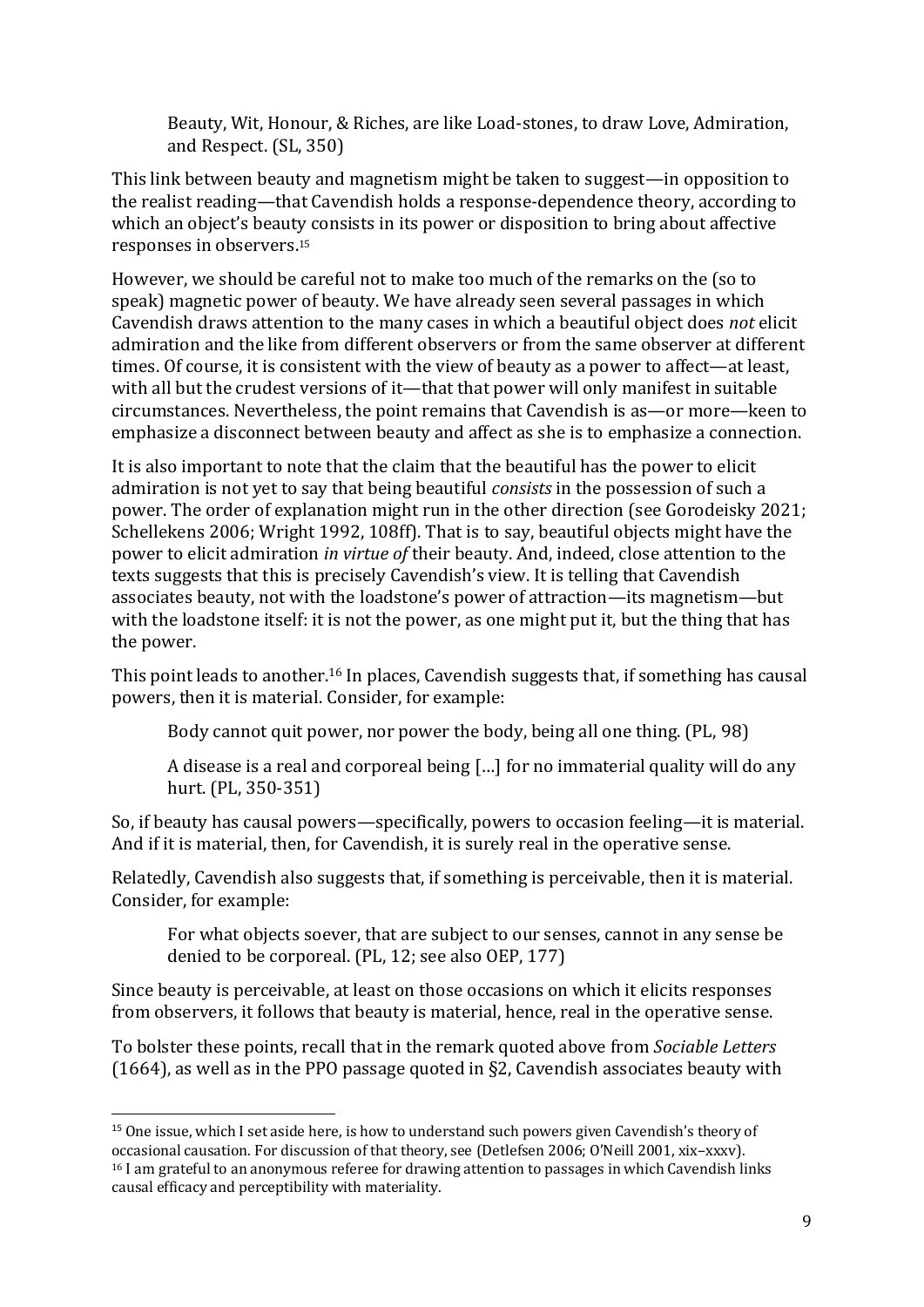wit, that is, with intelligence.<sup>17</sup> Both 'draw' affective responses. It is evident that Cavendish does not take intelligence to be a response-dependent characteristic, whatever that might mean. As discussed above, Cavendish takes knowledge, hence, intelligence, to be inseparable from matter. Again:

The three chief degrees or parts of Matter, to wit, rational, sensitive and inanimate, which belong to the constitution of Nature, cannot be separated or divided from each other. (OEP, 230)

For Cavendish, then, beauty is not to be identified with its capacity to 'draw Love, Admiration, and Respect', any more than intelligence is to be identified with such a capacity. 18

In addition to wit, Cavendish sets beauty alongside colour. For example, in her comment on More in the *Philosophical Letters*, quoted in §2, Cavendish groups together 'Beauty, Colour, Symmetry, and the like' (PL, 160). She also associates beauty with colour in the passage from *Worlds Olio* quoted at the start of §2. These references to colour are very instructive, as I will now explain.

The broadly dispositionalist, response-dependent view of beauty under consideration is akin to a view of colour widespread in the early modern tradition, one with which Cavendish was familiar. According to it, and very roughly, an object's colour is its power to cause suitable sensations in suitably situated observers. <sup>19</sup> It is now recognized that Cavendish rejects this view and, in doing so, defends a realist and response-independent theory of colour. <sup>20</sup> In Cavendish's words:

Colours are material. (OEP, 60)

Colour is as much a body, as Place and Magnitude. (OEP 62)

Matter, Colour, Figure, and Place, is but one thing, as one and the same Body. (GNP, 214)

Indeed, Cavendish goes as far as to defend the view that all material things are coloured. As she puts it:

As no particle of Matter can be lost in Nature, nor no particular motion, so neither can Colour. (OEP, 62)

However, as Keith Allen stresses (2019, 60), while Cavendish maintains that colours are inseparable from matter, she denies that they are explanatorily basic. Instead, Cavendish holds that colours are dependent on the configurations and movements of material things:

The sensitive motions make such a Figure, which is such a Colour, and such a Figure, which is such a Colour. (PL, 63)

Colours are made by the figurative corporal motions. (OEP, 85)

<sup>17</sup> Cavendish is not there using 'wit' to mean *wittiness* or *humour*.

<sup>&</sup>lt;sup>18</sup> Cavendish also associates beauty with riches in their power to elicit admiration. Riches are not obvious candidates for things that are response-dependent, to say the least.

 $19$  For discussions of early modern views of colour, and the so-called secondary qualities more generally, see (Ayers 2011; Downing 2011; Hamou 2011).

<sup>&</sup>lt;sup>20</sup> For comprehensive discussions, see (Allen 2019; Chamberlain 2019; West Forthcoming).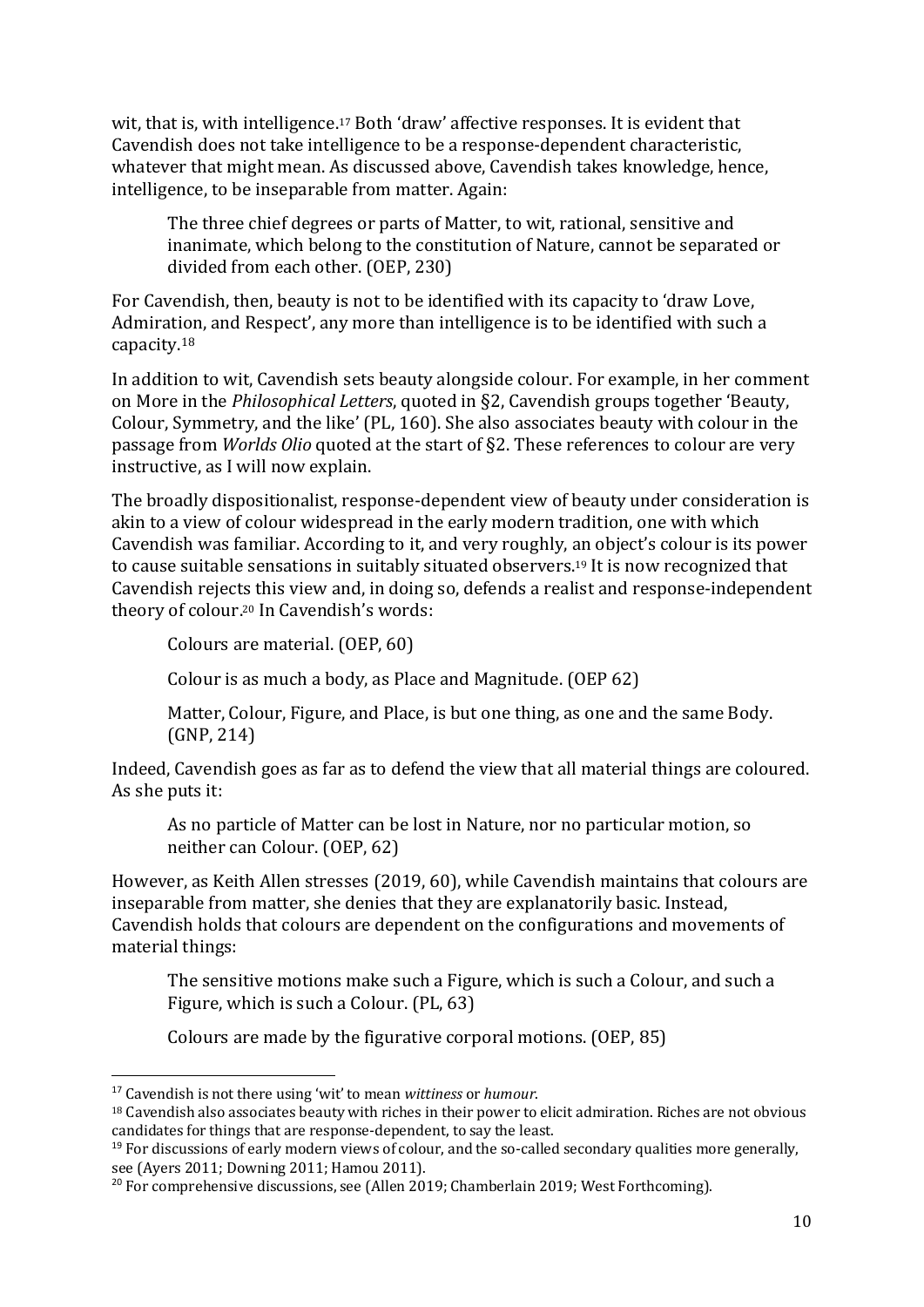In sum: Cavendish views colour as a real quality of things which they possess in virtue of their material qualities, not in virtue of any connection they have to colour perception.<sup>21</sup>

To return in light of this to the issue at hand: Since Cavendish groups beauty together with colour, and since she is a colour realist, we should expect her to be an aesthetic realist. More specifically, we should expect Cavendish to hold that beauty is a real quality of objects, one that is explanatorily dependent, not on affective responses, but on figure and motion.<sup>22</sup> And, indeed, that expectation is met. In *Philosophical Fancies* (1653), Cavendish talks of 'when the sensitive Motions alter in the Figure of the Body, and the Beauty decaies' (PF, 34).<sup>23</sup> And I have already cited Cavendish's claims that beauty 'result[s] from the meer motion of the matter' (PL, 160) and is 'framed and composed […] in the Lineaments, and Symmetries, and Motion of the Body, or the Colour of the Skin' (WO, 91). In this last remark, Cavendish suggests that beauty is in part dependent, not only on motion and figure, but also on colour. So, just as colour is less fundamental than motion and figure, on Cavendish's view, so beauty is less fundamental than colour.<sup>24</sup>

Does Cavendish also think that beauty is like colour in being inseparable from matter? That is, does she hold that all material bodies are beautiful in the way that they are coloured? I will return to this in closing (§5). For now, I will return to the analogy between beautiful objects and magnets with which I began this section. While Cavendish takes both to have the power to occasion responses, she also contrasts the ways in which they do so. According to Cavendish, the loadstone operates via 'supremacy' while beauty engages via 'sympathy' (PPO, 66). She explains the relevant notion of sympathy as follows:

When there is the like *motion* of *Rational Spirits* in *opposite figures*, then there is a like *understanding*, and *disposition*. Just as when there is the like *Motion* in the *sensitive spirits*; then there is the like constitution of body. So when there is the like quantity laid in the same *Symmetry*, then the *figures* agree in the same proportions, and Lineaments of *Figures*.

The reason, that the *rational spirits* in one *Figure*, are delighted with the outward form of another *Figure*, is, that the *motions* of those *sensitive Spirits*, which move in that *figure*, *agree* with the motion of the *rational spirits* in the other. This is love of beauty. (PPO, 14; also PF, 34).

In general, according to Cavendish, sympathy involves a correspondence in the movements and figures of two things. In the particular case in which this correspondence obtains between a rational part of matter and a sensitive part of matter, Cavendish claims, this constitutes a positive affective response—'delight' or 'love'—the object of which is beauty.

<sup>21</sup> Chamberlain (2019) argues that, for Cavendish, colour is irreducible. I consider the question of whether Cavendish takes beauty to be irreducible in §4.

 $22$  For an influential discussion of the dependence of the aesthetic on the non-aesthetic, see (Sibley 1965).

<sup>&</sup>lt;sup>23</sup> Again: 'When the sensitive motions alter in the figure of the body [...] the beauty decayes' (PPO, 14). <sup>24</sup> As an anonymous referee pointed out, there are passages that suggest Cavendish also considers motion

to be less fundamental than matter and figure (see GNP, 2-3; PPO, 30). For discussion of Cavendish on motion, see (Peterman 2019b).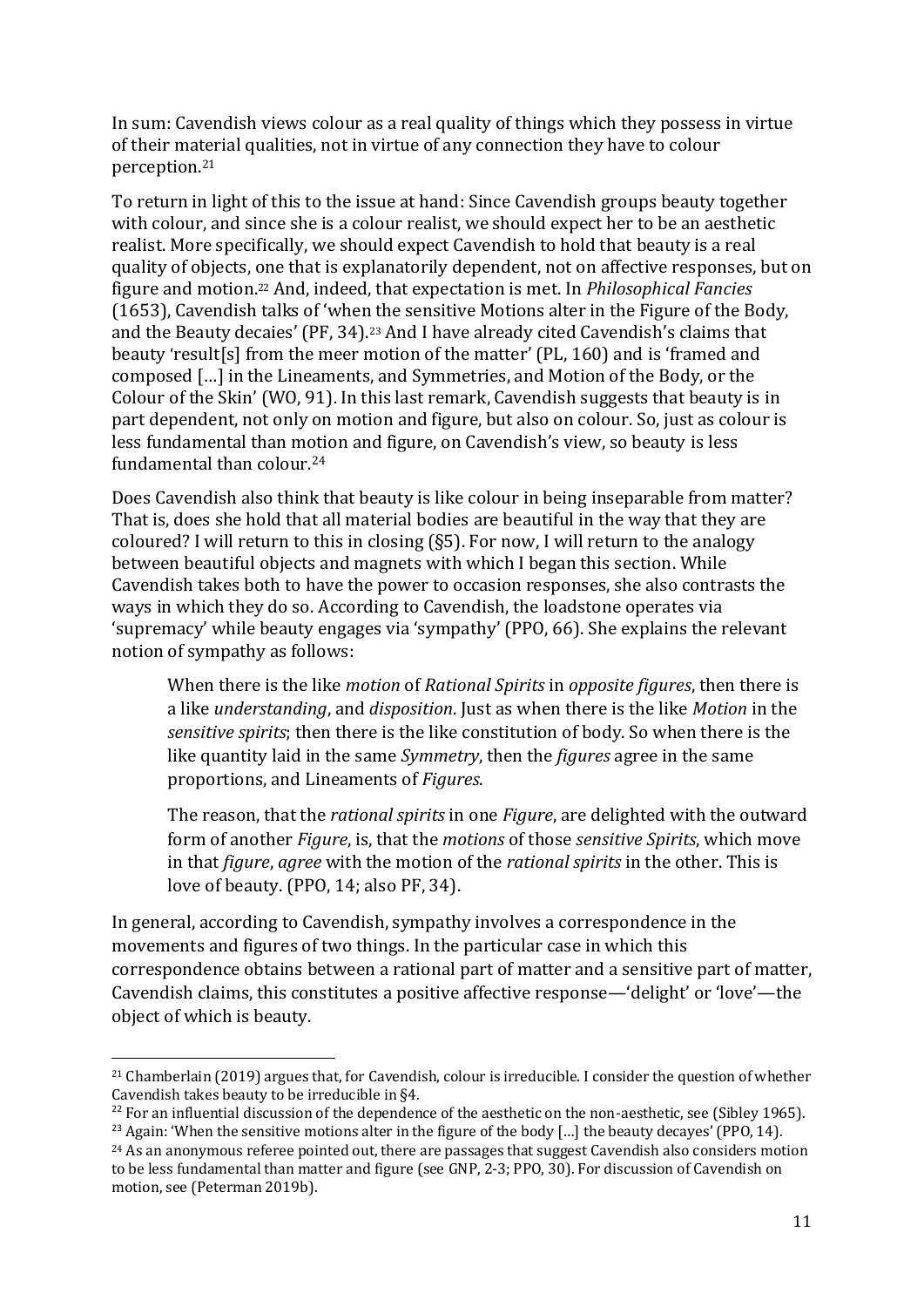This introduces two important ideas. First: I noted above that Cavendish takes beauty to have its basis in an object's material qualities. Her remarks on sympathy reveal, more specifically, that Cavendish takes beauty to depend on the harmonious proportions of figures and movements (and colours) in the sensitive part of matter. As she puts it elsewhere:

When the Figurative Motions move (as I may say for expression sake) curiously, the Body is neatly shaped, and is, as we say, beautiful. (GNP, 43)

When the Sensitive Corporeal Motions move with curiosity, (as I may say) then there are perfect Senses, exact Proportions, equal Temperaments; and that, Man calls *Beauty*. (GNP, 85)<sup>25</sup>

While they disagree as to what is responsible for beauty, as discussed above, on this point Cavendish agrees with More. He too associates beauty with 'symmetry and gratefull porportion' (1653, 64).

Does this mean that Cavendish is an *aesthetic formalist*, in the sense that she thinks that the aesthetic value of an object depends only on its formal or structural features, as opposed to its representational or expressive features?<sup>26</sup> This is an interesting issue but not one I will explore at any length, as it is tangential to the question of realism. Nevertheless, I will briefly warn against a formalist interpretation.

First, returning again to the passage from *Worlds Olio* quoted at the start of §2, Cavendish suggests there that whether a person finds a face beautiful might depend on whether it conveys sadness or merriment, hence, on its expressive qualities. Second, as broached in the introduction, it is fundamental to Cavendish's metaphysics that figure and motion are in some sense inseparable from knowledge and thought. An idea, for Cavendish, just is 'a natural Figure' (OEP, 'To the Reader'). So, at the very least, it would be hasty to take Cavendish to be relating beauty to the figurative to the exclusion of the representational.

To return to the main thread, the second new idea to emerge from Cavendish's discussion of sympathy is the following: Cavendish takes aesthetic admiration to consist in a kind of higher-order proportionality—a rational response that is itself proportional to the sensuous proportionality. <sup>27</sup> In this way, beauty figures in Cavendish's account of what constitutes aesthetic admiration.<sup>28</sup> For Cavendish, then, beauty is prior in the order of explanation to affects, contrary to proponents of response-dependence theories.

<sup>25</sup> Compare also: '*Motions*, though their crosse, may well agree, / As oft in Musick make a Harmony' (PPO, 4; cp. PPO, 16; WO, 91).

<sup>&</sup>lt;sup>26</sup> In the history of aesthetics, Hanslick (1854) and Bell (1914) are frequently held up as clear proponents of aesthetic formalism. The view is also attributed to Kant (1793), though often more cautiously (see, for example, Mothersill 1984, 218–26; Wood 2005, 158–59). For a critical overview of formalism, see (Carroll 2005).

<sup>&</sup>lt;sup>27</sup> Compare: 'The notes in musick agree with the motions of passions, and the motions of several thoughts, as some notes sympathize with passions, and with the several thoughts' (PPO, 167).

<sup>&</sup>lt;sup>28</sup> For a recent development of this sort of idea, see (Hills Forthcoming).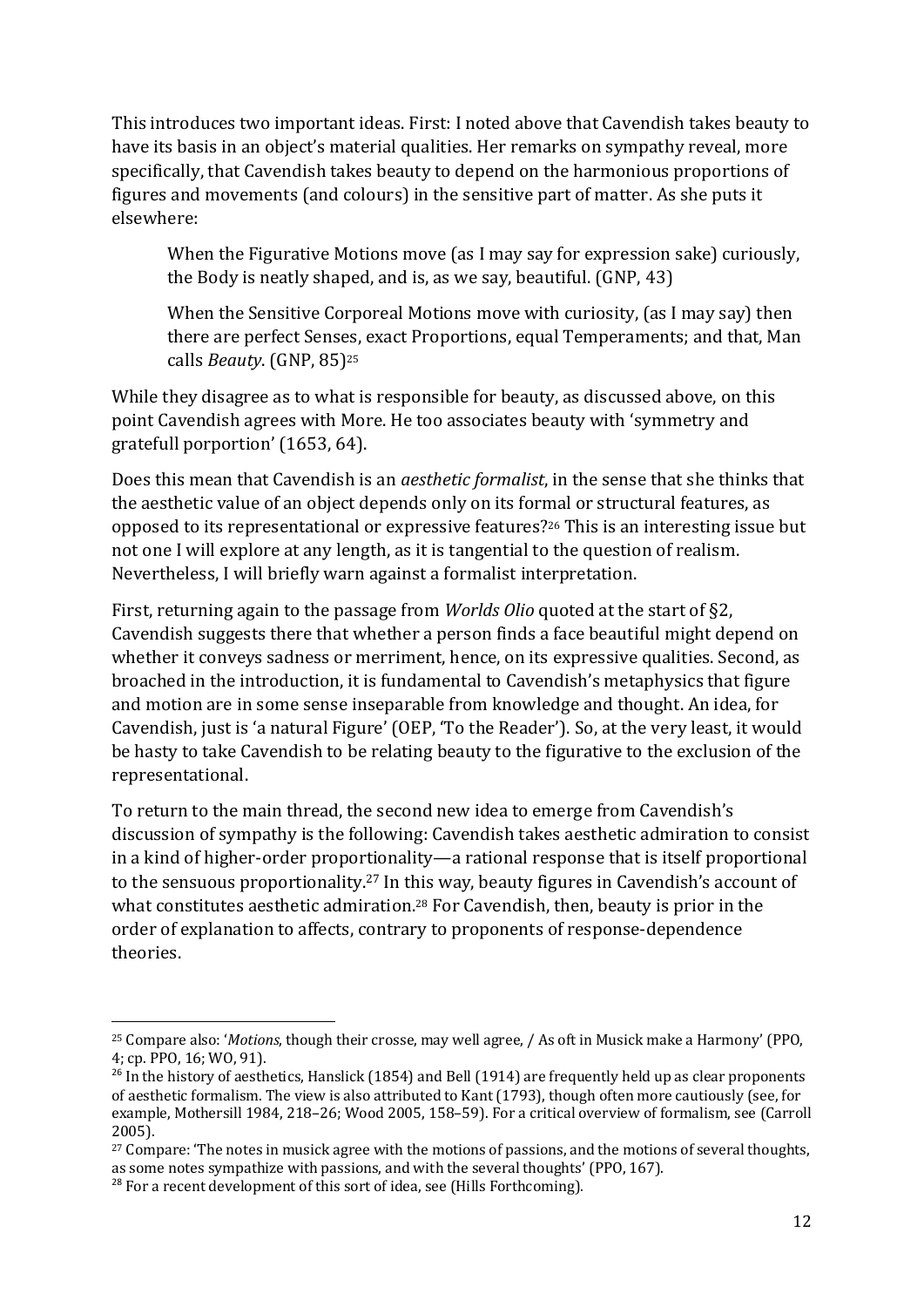Cavendish's claim that the response to beauty is a rational one might be taken to suggest that that response is cognitive, as opposed to affective. But Cavendish does not oppose reason and feeling in this way. The rational mind encompasses 'passions', such as 'delight', 'desire', and 'love', which Cavendish contrasts with sensory or bodily 'appetites' (GNP, 63-64). 29

### **4. Beauty as one and as many**

I will now consider another passage which might seem to count against attributing aesthetic realism to Cavendish. In the *Observations upon Experimental Philosophy*  (1666), and in relation to Plato, Cavendish writes:<sup>30</sup>

As for his Ethicks, where he speaks of Beauty, Strength, Proportion, &c. I'le onely say this, That of all these, there are different sorts; for there's the strength of the Mind, and the strength of the Body; and these are so various in their kinds and particulars, that they cannot be exactly defined; also Beauty, considering onely that which is of the body, there are so many several sorts, consisting in features, shapes and proportions of bodies, as it is impossible to describe properly what Beauty is, and wherein it really consists; for what appears beautiful to some, may seem ill-favoured to others; and what seems extraordinary fair or handsom to one, may have but an indifferent character of another; so that in my opinion, there's no such thing as a Universal Beauty, which may gain a general applause of all, and be judged alike by every one that views it; nay, not by all immortal souls, neither in body, nor mind; for what one likes, another may dislike; what one loves, another may hate; what one counts good, another may proclaim bad; what one names just, another may call unjust. (OEP, 'Observations upon the Opinions of Some Ancient Philosophers', 12-13)

In a note on this text, David Cunning (2019b) says the following:<sup>31</sup>

This passage might recall the similar passages in Hobbes and Spinoza in which qualities like goodness and badness are not regarded as inherent properties of actions or objects or states of affairs; instead, goodness and badness are reducible (in a very complicated way) to the attitudes and preferences of nature's inhabitants.

By extension, one might think, the passage suggests that beauty is not an 'inherent property' but is in some way 'reducible' to the aesthetic judgements and affects of 'nature's inhabitants'. Whether or not Cunning intends his remark to generalize in this way, it is a generalization worth exploring.

I do not here take a stand on whether Cavendish is a moral realist of some sort. But I will argue that the passage does not count against my reading of Cavendish as an

<sup>&</sup>lt;sup>29</sup> This marks another respect in which Cavendish's aesthetic theory differs from Hume's (1757). For Hume, the faculty of taste is not a rational faculty.

<sup>&</sup>lt;sup>30</sup> I will not here consider whether Cavendish's remarks are faithful to Plato's texts.

 $31$  More fully: Cunning's (2019b) note (fn29) on the above passage from OEP directs us to another note (fn5) on a passage from PPO, concerning which Cunning makes the quoted remark. It is clear that Cunning takes his remark to apply equally to the OEP passage.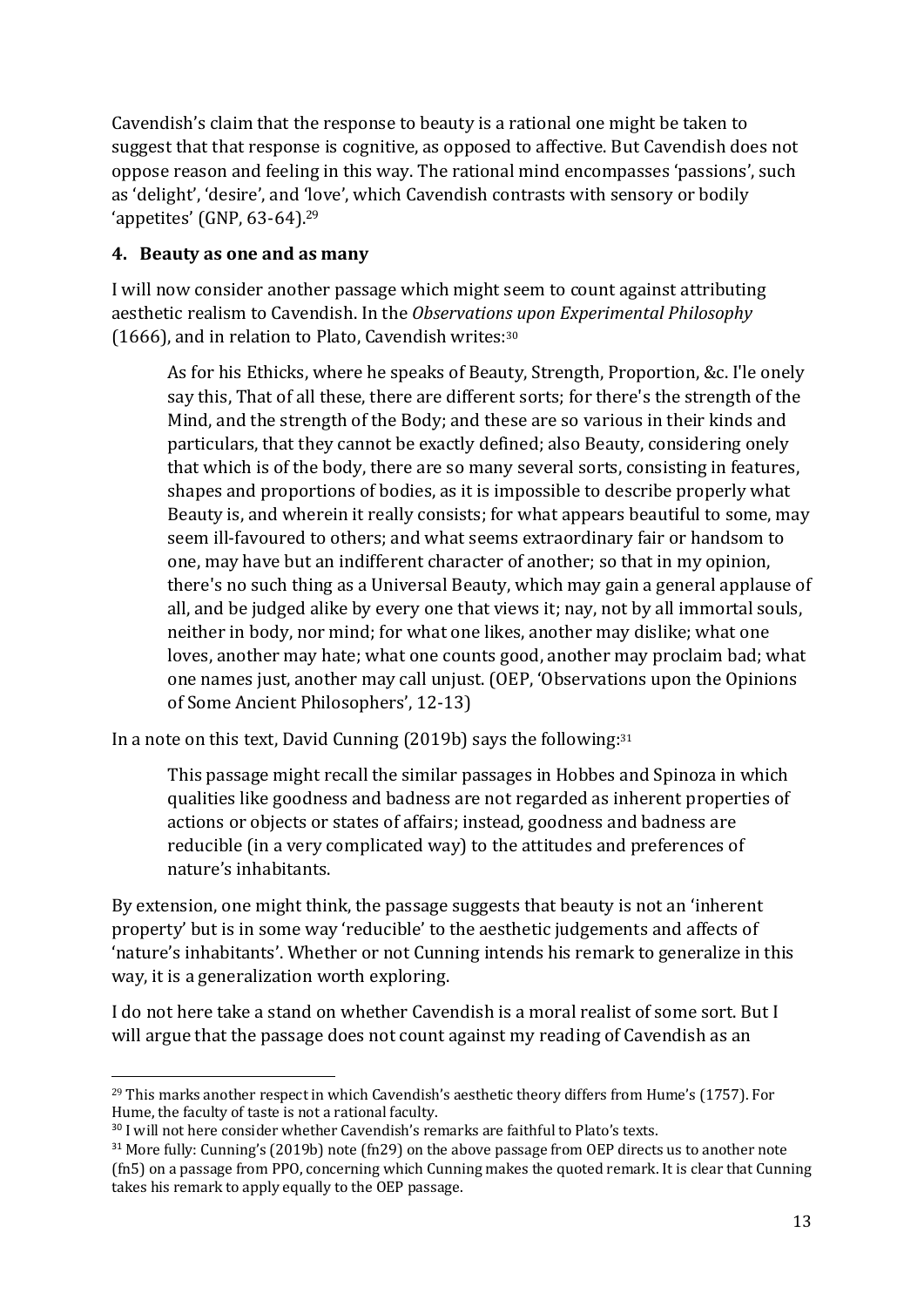aesthetic realist. In principle, realism about the one domain does not dictate realism about the other, at least not without further ado.<sup>32</sup>

The first thing to note about the discussion of Plato is that Cavendish explicitly states there that beauty consists in bodily features and proportions. Surely, one might think, this is incompatible with the view that they consist in responses to those features.

By way of reply, a proponent of a non-realist reading might point out that Cavendish also says (in the same breath!) that it is impossible to say in what beauty consists. Of course, if this counts against the claim that Cavendish takes beauty to be grounded in an object's figurative qualities, it counts equally against the claim that she takes it to be grounded in a subject's aesthetic judgements or feelings.

The challenge is how to square Cavendish's seemingly contradictory remarks about the constitution (or otherwise) of beauty. The solution, I suggest, lies in Cavendish's claim that there are 'many several sorts' of beauty. According to Cavendish, while there is a general dependence of beauty in figure, proportion, etc., and while in a given case a person might be able to explain why an object is beautiful by reference to its configuration, beauty cannot be identified with that specific configuration, since other configurations might also be beautiful. Moreover, according to Cavendish, we (theorists) are not in a position to enumerate which specific configurations give rise to beauty or to state in general terms what those configurations that do give rise to beauty have in common.<sup>33</sup>

In turn, Cavendish gives two explanations for this predicament. The first returns us to a familiar theme—the diversity in sensibilities. Given their variable preferences and tastes, as well as their variable sensory and rational capacities, different people<sup>34</sup> will recognize beauties that others do not recognize. By the same token, some people will judge certain things to be beautiful while others fail to do so, perhaps instead judging them not be beautiful. So, when Cavendish says that there is no 'Universal Beauty', she means none which will be universally acknowledged as such.

The second reason that we cannot fully specify the determinate grounds of beauty, according to Cavendish, is that nature is infinite in its (actual and possible) material configurations, hence, in its (actual and possible) beauties. As finite creatures, we cannot have complete knowledge of those configurations, hence, of those beauties. Cavendish expresses this point in relation to Plato's ethics when she writes:

No particular knows the just measures of nature. (OEP, 'Observations', 13)

By extension, no particular knows the beautiful proportions of nature.

<sup>&</sup>lt;sup>32</sup> On this issue, see (Hanson 2018; Evers 2019).

<sup>&</sup>lt;sup>33</sup> This is related to the debate over the role of general principles in aesthetics (see Sibley 1983; also Bergqvist 2010; Kirwin 2011).

<sup>&</sup>lt;sup>34</sup> Or the same person at different times.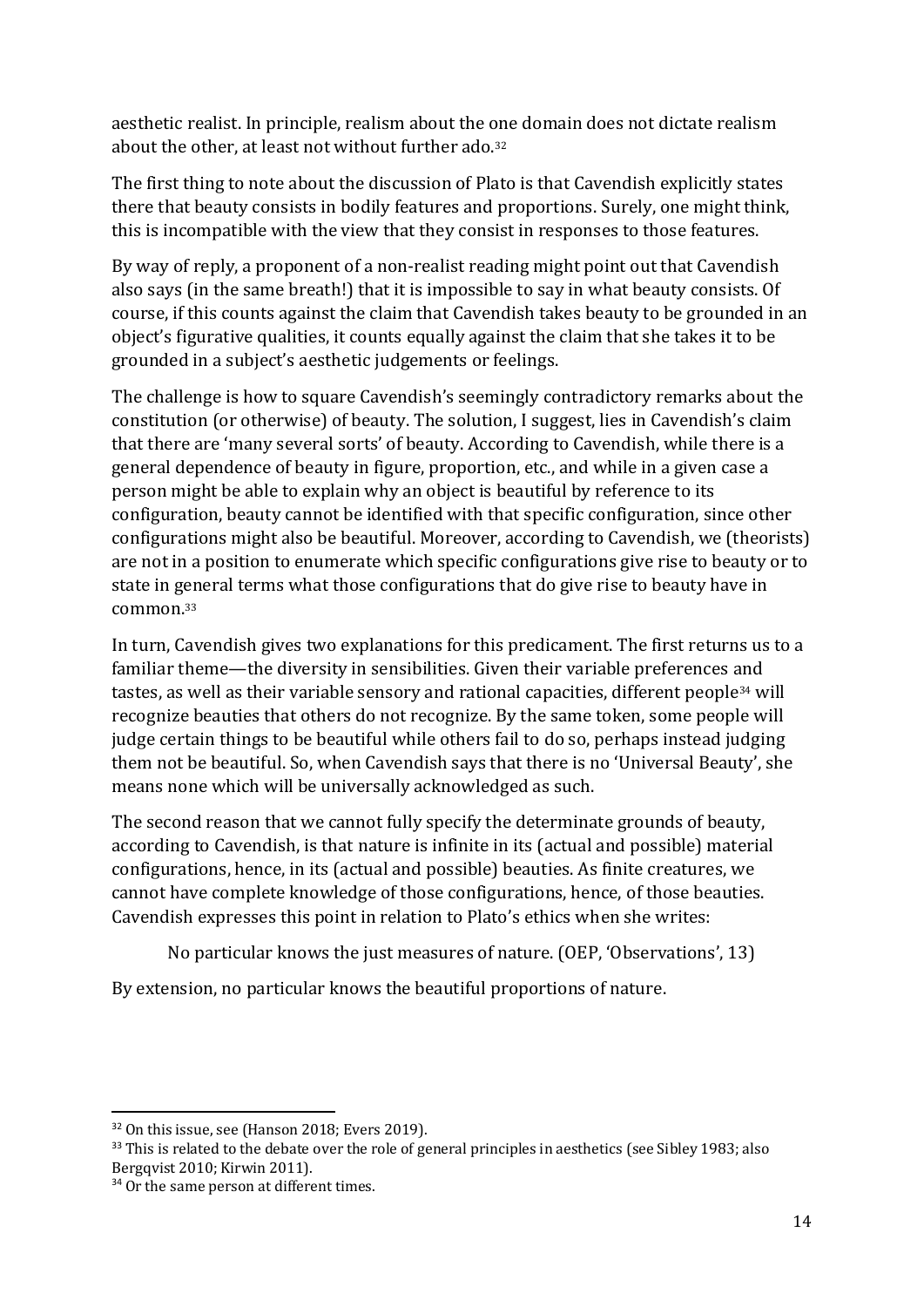This point is a manifestation of a more general theme that figures prominently in Cavendish's philosophy—the limits of human knowledge and understanding.<sup>35</sup> Consider these representative passages:

Nature hath infinite Varieties of Motions to form Matters with, that Man knows not, nor can guess at. (WO, 177)

How is it possible that one particular Creature can know all the obscure and hidden infinite varieties of Nature? […] Nature being Material, and consequently dividable, her parts have but divided knowledges, and none can claim a Universal infinite knowledg. (OEP, 'To the Reader')

And this is to be noted, That the variousness, or variety of Actions [in nature], causes varieties of Lives and Knowledges: For, as the Self-moving parts alter, or vary their Actions; so they alter and vary their Lives and Knowledges; but there cannot be an Infinite particular Knowledg, nor an Infinite particular Life; because Matter is divisible and compoundable. (GNP, 6-7)

I suggest, then, that Cavendish's comments on Plato are consistent with interpreting her as an aesthetic realist. Indeed, that interpretation makes it possible to reconcile what would otherwise appear to be contradictory claims Cavendish makes about beauty and to do so in a way that accords with Cavendish's repeated emphasis throughout her work on our epistemic limitations.

One might ask whether the passage on Plato suggests that Cavendish takes beauty to be, not just real, but irreducible, in the sense that there are no true, non-trivial principles identifying beauty with some property, or disjunction of properties, specified in nonaesthetic vocabulary (cp. Cohen 2009). This certainly accords with Cavendish's claim that 'it is impossible to describe' in what beauty consists.

While the view that beauty is irreducible in the above sense is consistent with Cavendish's remarks on aesthetic value, and with her philosophical commitments more generally, the theme of epistemic finitude points towards a less committal position: If there are linking principles of the relevant sort, they are not available to or within the ken of 'particulars' like us. On this view, as one might put it, it is impossible *for us* to describe in what beauty consists.

## **5. The order and beauty of nature**

Cavendish is a realist about aesthetic value in the sense that she takes beauty to be a real, response-independent quality of objects. In this paper, I have motivated and defended this interpretation, in large part through consideration of passages that might seem to count against it. In doing so, I have teased out several additional elements to Cavendish's position, a position that remains remarkably stable throughout her philosophical writings:

• Beauty is explanatorily dependent on the proportionality of the motions, figures, and colours of material things, not on our affective responses to them.

<sup>&</sup>lt;sup>35</sup> For discussion of this theme, see (Boyle 2015; Cunning 2019a, chap. 1).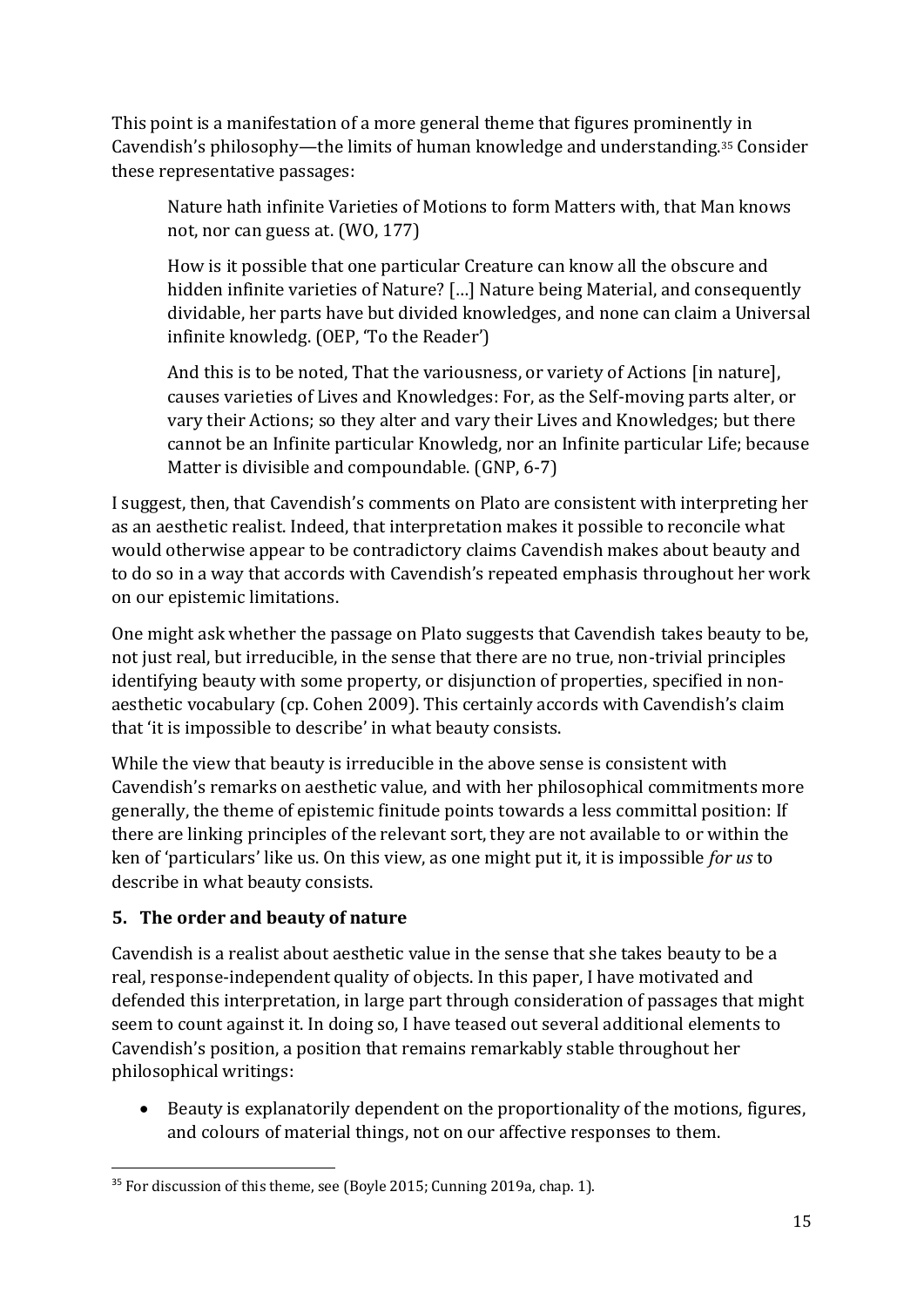- The nature of our affective responses—such as admiration and delight—are to be understood in terms of beauty, not vice versa.
- Beauty is multiply realizable and, likely due to the limitations of our cognitive and affective capacities, we are not in a position to specify all the determinate material configurations that are beautiful or capture in general terms when some material configuration will be beautiful.

This constellation of views is distinct, I have argued, not only from the non-realist position of Descartes, one shared by later figures in the early modern tradition, but also from the realist position of Cavendish's imagined correspondent, More.

In closing, I will return to an issue raised but not addressed in §3. Does Cavendish take beauty to be inseparable from matter in the way that motion, knowledge, and colour are? I will approach this question in an indirect fashion. Recall that, like More, Cavendish associates beauty with proportionality and symmetry among the figures and motions of sensitive matter. However, unlike More, Cavendish does not believe that nature conforms to anything like a 'Geometricall Scheme'. <sup>36</sup> Cavendish dismisses such notions when she writes:

Motion hath not Spare time as to Move or to Work so Curiously, as to Shape and Form every Particular Part of every Particular Creature so Exactly, as to Form them Mathematically or Geometrically. (PPOII, 248)<sup>37</sup>

How, then, does Cavendish understand proportionality or symmetry, if not in geometric terms? Addressing this question will not resolve the issue of the ubiquity of beauty for Cavendish, but it will reveal on what that issue turns.

One way to get a handle on proportionality is to think about cases in which it is (or appears to be) absent. Cavendish contrasts 'beautifull Creatures in Nature' with both 'ugly Creatures' and 'Monsters': 38

That which is ugly is that which is deformed, and that is deformed that is misshapen, and that is misshapen that is made crooked, or awry, or one part bigger or less than another. And those Creatures are to be called Monsters, that have more parts than they should have, or fewer, or when their parts do not sit in their proper place; as for example, if a Man should have two heads, or four Legs, or more Hands, or Feet, or Fingers, or Toes, or Eyes, or Noses, or Ears, or the like; or if the Eyes should be placed in the Breast, in the Neck, or Mouth. (WO, 137, see also GNP, 258)

The ugly, then, is a creature whose parts are not in proportion or harmonious. And this is also true of the monstrous. A monster's parts, according to Cavendish, do not move in ways that are in proportion to or harmonious with one another. As she explains elsewhere, 'being Parts of Nature, they must associate; but, their Associations are after a confused and perturbed manner (GNP, 282).

<sup>36</sup> Thanks to an anonymous referee for this observation.

<sup>&</sup>lt;sup>37</sup> For discussion of Cavendish's antipathy to mathematics, see (Peterman 2019a).

<sup>38</sup> Thanks to Deborah Boyle for the prompt to consider Cavendish's remarks on monstrosity.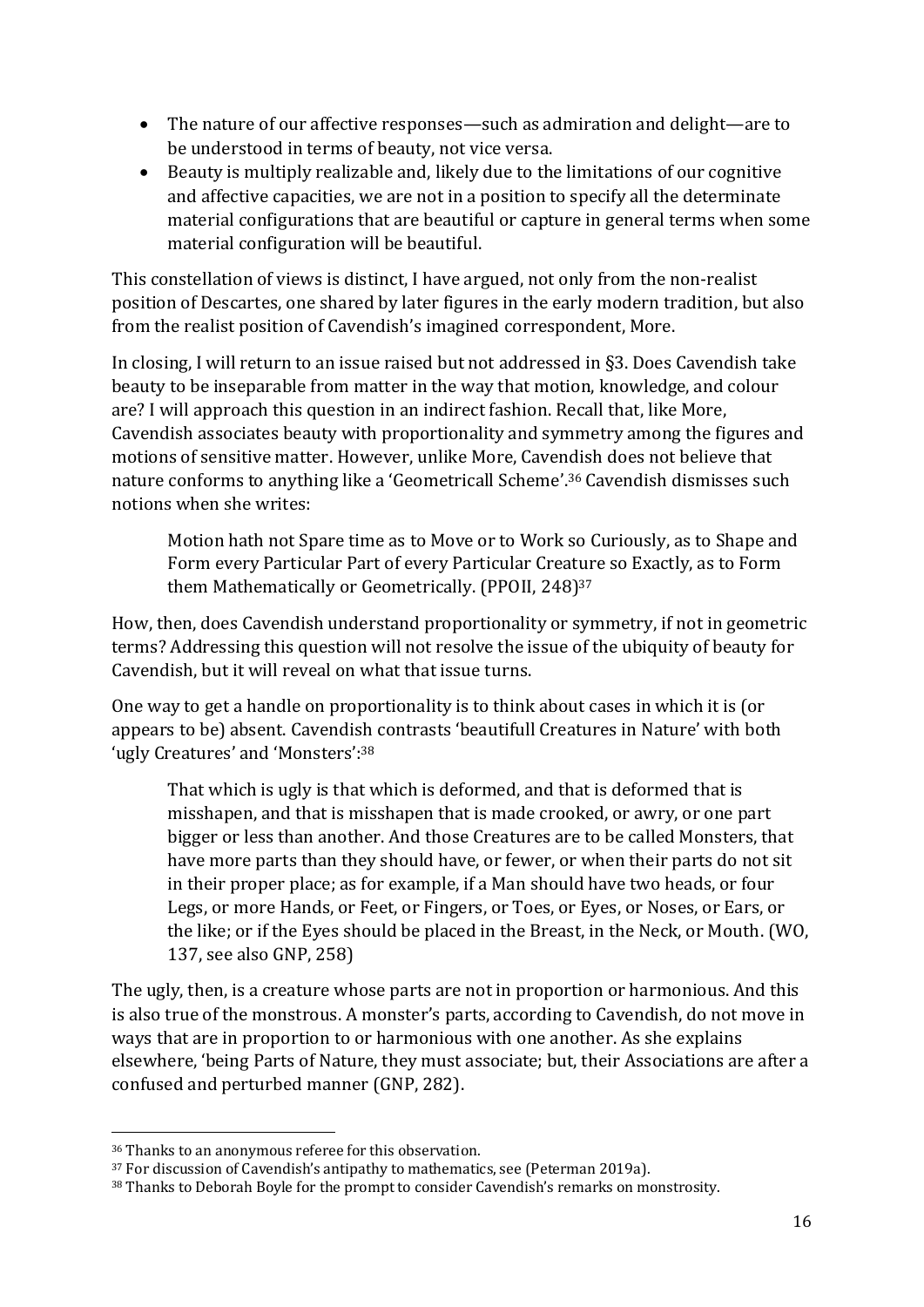If beauty is a matter of proportion, then it is to be expected that ugliness and monstrosity are a matter of disproportion. However, in her discussion of the monstrous, Cavendish introduces a new idea, one which serves to shed light on what it is to be proportional or otherwise. 'The conception and generation of a Monster', she writes, 'proceeds from an irregular and unusual change of motions' (PL, 229). In a world that has no regularities:

Neither can there be orderly or distinct kinds and sorts; by reason that Order and Distinction, are Regularities. Wherefore, every particular Creature of that World, hath a monstrous and different Form. (GNP, 282)

An entity is monstrous, then, if its parts are not configured and do not move in accordance with natural regularities, hence, with the natural order. By implication, for Cavendish, an entity is beautiful only if its parts are configured and move in accordance with the natural order.

So, while Cavendish associates beauty with proportionality, she does not understand this in geometric terms. Rather, proportionality is a matter of conforming to regularities in nature.<sup>39</sup> Likewise, for Cavendish, symmetry consists in a kind of natural equilibrium among the parts of nature. In this way, Cavendish thinks that there is what one might call a *measure* or *standard* of beauty, namely, the order of nature, departure from which results in ugliness or, worse, monstrosity.

This observation not only illuminates the relations among key notions in Cavendish's aesthetic theory, but also offers a way to frame the question of whether Cavendish thinks that beauty—like knowledge, figure, and colour—is inseparable from matter.

There is presently a dispute among scholars as to whether, for Cavendish, there is any genuine irregularity or disorder in nature, as opposed to the mere appearance of irregularity and disorder.<sup>40</sup> There are several passages in which Cavendish seems to say that there is none. For example, Cavendish writes of nature's 'orderly Government in all particular productions, changes and dissolutions, so that all Creatures in their particular kinds, do move and work as Nature pleases, orders and directs' (OEP, 108). Consider also:

There is not a Confusion in Nature, but an orderly Course therein. (PPO, 5)

It is also the case, however, that Cavendish frequently refers to disorders or irregularities in nature, and in a way that suggests they occur. In addition to the passages on monsters quoted above, consider, for example:

Irregular actions are as natural as Regular. (GNP, 106)

When the sensitive spirits are regular, the rational is regular, but not at all times, for some times the one is regular, the other is not. (PPO, 114-115)

<sup>39</sup> When Cavendish talks of snow and ice as forming triangles and squares, she explains, 'I do not mean an exact Mathematical Triangle or Square, but such a one as is proper for their figures' (OEP, 114). <sup>40</sup> For different perspectives on this issue, see (Boyle 2018; Cunning 2019a; Detlefsen 2007; Sarahson 2010).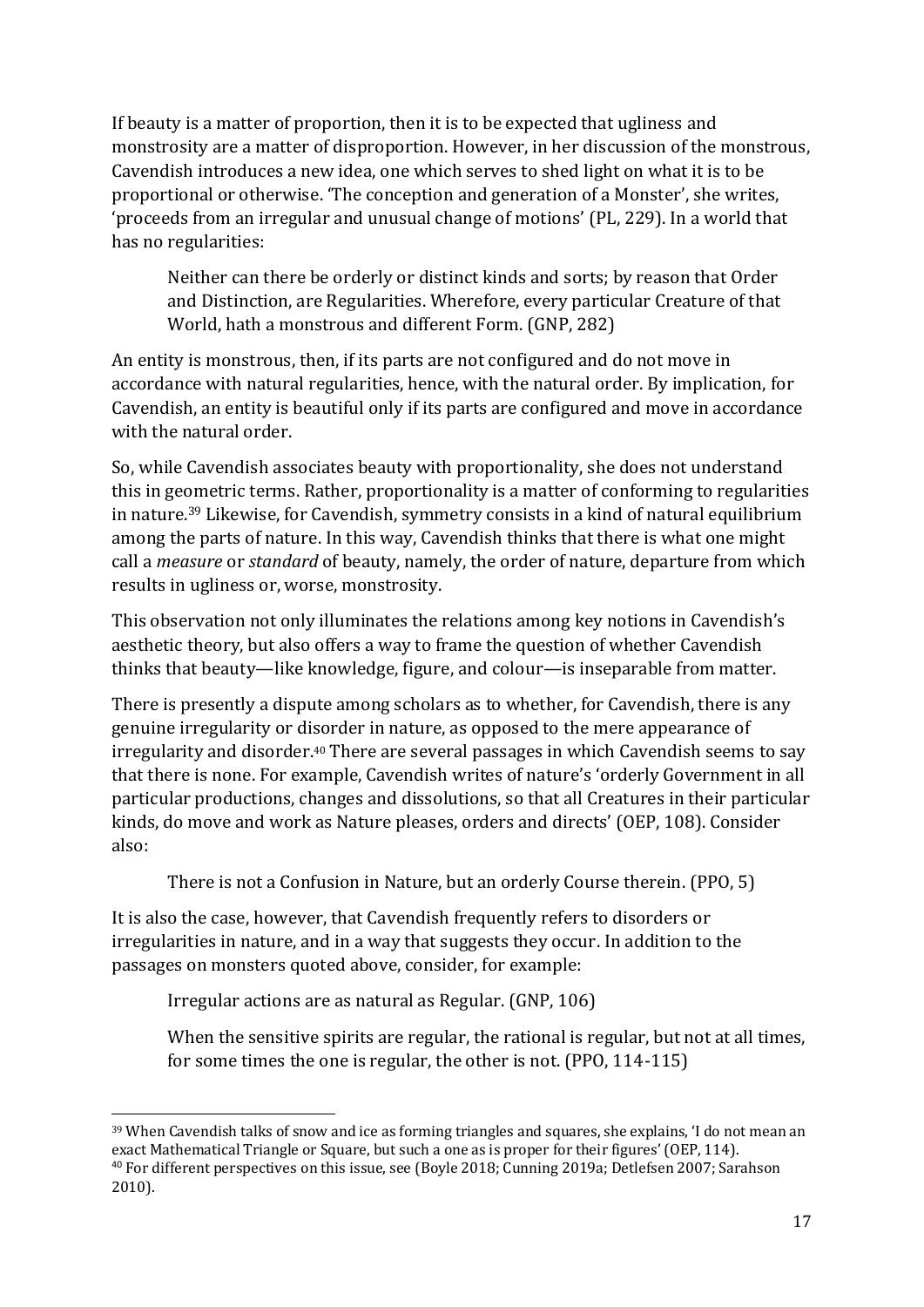Resolving this interpretive issue is well beyond the scope of this paper. Rather than attempt to do so, I will end with a conditional and cautious claim. If Cavendish believes that everything in nature is in order and thereby in proportion, then she also believes that everything in nature is beautiful.<sup>41</sup>

#### **Abbreviations**

I use the standard abbreviations when referring to Cavendish's texts:

| GNP               | Ground of Natural Philosophy Divided into Thirteen Parts: with an<br>Appendix Containing Five parts: Written by the Duchess of<br>Newcastle. London: Printed by A. Maxwell, 1668.                                                                                                                       |
|-------------------|---------------------------------------------------------------------------------------------------------------------------------------------------------------------------------------------------------------------------------------------------------------------------------------------------------|
| <b>OEP</b>        | Observations upon Experimental Philosophy to which is Added The<br>Description of a New Blazing World: Written by the Thrice Noble,<br>Illustrious, and Excellent Princesse, the Duchess of Newcastle.<br>London: Printed by A. Maxwell, 1666.                                                          |
| Poems and Fancies | Poems, and Fancies Written by the Right Honourable, the Lady<br>Margaret Newcastle. London: Printed by T.R. for J. Martin, and J.<br>Allestrye, 1653.                                                                                                                                                   |
| PF                | Philosophicall Fancies. Written by the Right Honourable, the Lady<br>Newcastle. London: Printed by Tho: Roycroft, for J. Martin, and J.<br>Allestrye, at the Bell in St. Pauls Church-yard, 1653.                                                                                                       |
| PL                | Philosophical Letters, or, Modest Reflections upon Some Opinions in<br>Natural Philosophy Maintained by Several Famous and Learned<br>Authors of this Age, Expressed by Way of Letters: by the Thrice<br>Noble, Illustrious, and Excellent Princess the Lady Marchioness of<br>Newcastle. London, 1664. |
| <b>PPO</b>        | The Philosophical and Physical Opinions Written by Her Excellency<br>the Lady Marchionesse of Newcastle. London: Printed for J. Martin<br>and J. Allestrye. 1655.                                                                                                                                       |
| <b>PPOII</b>      | Philosophical and Physical Opinions Written by The Thrice Noble,<br>Illustrious, and Excellent Princess, the Lady Marchioness of<br>Newcastle. London: Printed by William Wilson, 1663. Available at:<br>https://cavendish-ppo.ku.edu/texts/philosophical-and-physical-<br>opinions/                    |
| <b>SL</b>         | CCXI Sociable Letters Written by the Thrice Noble, Illustrious, and<br>Excellent Princess, the Lady Marchioness of Newcastle. London:<br>Printed by William Wilson, 1664.                                                                                                                               |

<sup>41</sup> For feedback on earlier versions of this material, I am grateful to Deborah Boyle, three anonymous referees, and audiences at the University of Southampton and the 79th Annual Meeting of the American Society for Aesthetics, Montreal.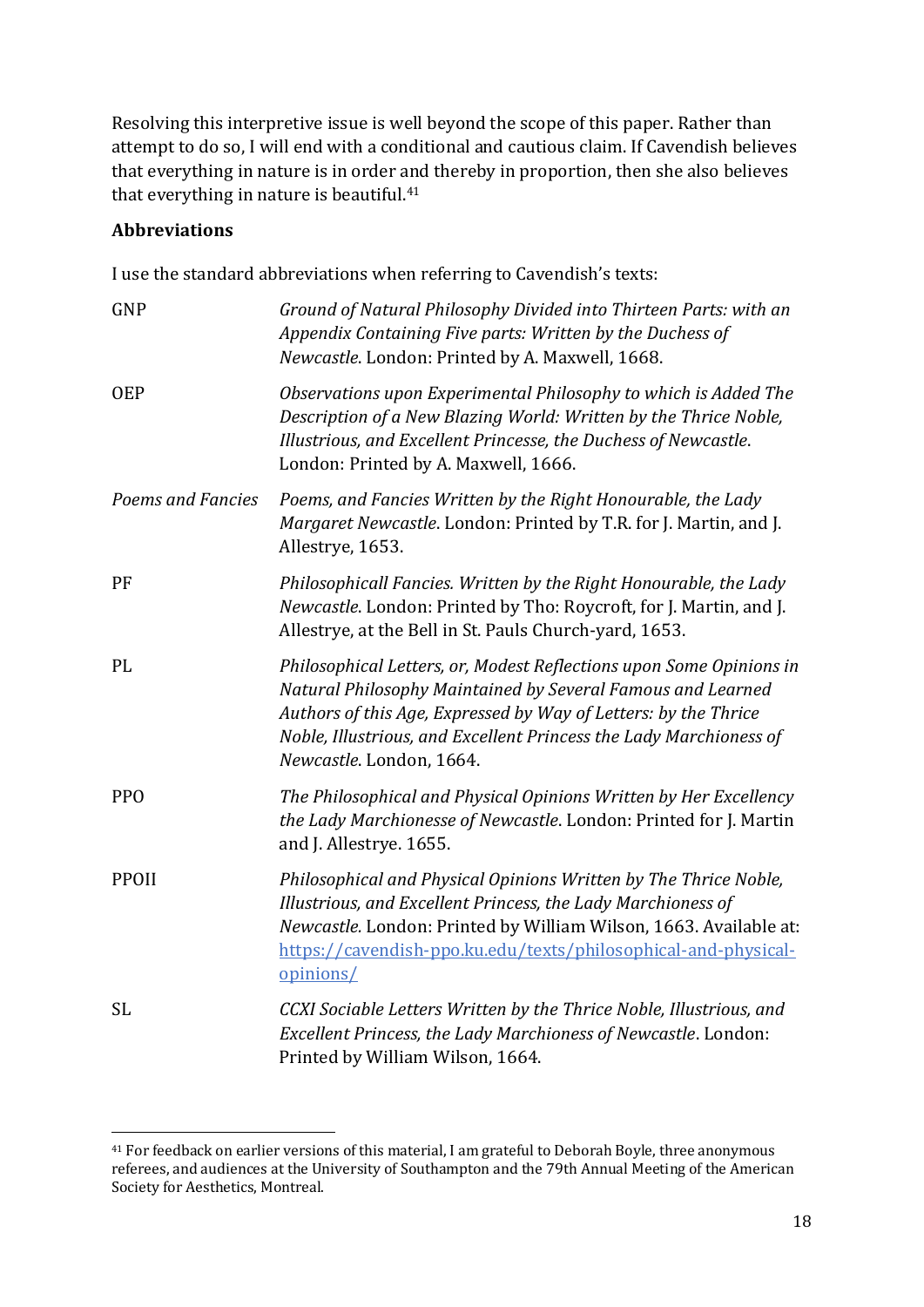WO *The Worlds Olio Written by the Right Honorable, the Lady Margaret Newcastle*. London: Printed for J. Martin and J. Allestrye, 1655.

Unless stated otherwise, all references are to the versions of the texts hosted by Early English Books Online (accessed 18/06/2021): <https://quod.lib.umich.edu/e/eebogroup/>

#### **Further references**

- Allen, Keith. 2019. 'Cavendish and Boyle on Colour and Experimental Philosophy'. In *Experiment, Speculation and Religion in Early Modern Philosophy*, edited by Alberto Vanzo and Peter Antsey, 58–80. London: Routledge.
- Ayers, Michael. 2011. 'Primary and Secondary Qualities in Locke's Essay'. In *Primary and Secondary Qualities: The Historical and Ongoing Debate*, edited by Lawrence Nolan, 136– 57. Oxford: Oxford University Press.
- Baker, Carl, and Jon Robson. 2017. 'An Absolutist Theory of Faultless Disagreement in Aesthetics'. *Pacific Philosophical Quarterly* 98 (3): 429–48.
- Bell, Clive. 1914. *Art*. London: Chatto and Windus.
- Bergqvist, Anna. 2010. 'Why Sibley Is Not a Generalist After All'. *British Journal of Aesthetics* 50  $(1): 1-14.$
- Boylan, Michael. 1980. 'Henry More's Space and the Spirit of Nature'. *Journal of the History of Philosophy* 18 (4): 395–405.
- Boyle, Deborah. 2015. 'Margaret Cavendish on Perception, Self‐Knowledge, and Probable Opinion'. *Philosophy Compass* 10 (7): 438–50.
	- ———. 2018. *The Well-Ordered Universe: The Philosophy of Margaret Cavendish*. Oxford: Oxford University Press.
- Broad, Jacqueline. 2002. *Women Philosophers of the Seventeenth Century*. Cambridge: Cambridge University Press.
- Buzon, Frédéric de. 2019. 'The Compendium Musicae and Descartes's Aesthetics'. In *Oxford Handbook of Descartes and Cartesianism*, edited by Steven Nadler, Tad M. Schmaltz, and Delphine Antoine-Mahut, 255–68. Oxford: Oxford University Press.
- Carroll, Noël. 2005. 'Formalism'. In *The Routledge Companion to Aesthetics*, edited by Berys Gaut and Dominic McIver Lopes, 2nd ed., 109–19. London: Routledge.
- Chamberlain, Colin. 2019. 'Color in a Material World: Margaret Cavendish against the Early Modern Mechanists'. *Philosophical Review* 128 (3): 293–336.
- Cohen, Jonathan. 2009. 'Color'. In *Routledge Companion to Philosophy of Psychology*, edited by John Symons and Paco Calvo, 568–78. London: Routledge.
- Cooper, Anthony Ashley (Third Earl of Shaftesbury). 1711. *Characteristics of Men, Manners, Opinions, Times*. Indianapolis, IN: Liberty Fund.
- Cunning, David. 2019a. *Cavendish*. London: Routledge.
- ———, ed. 2019b. *Margaret Cavendish: Essential Writings*. Oxford: Oxford University Press.
- Descartes, René. 1991. *The Philosophical Writings of Descartes, Volume III: The Correspondence*. Translated by John Cottingham, Robert Soothof, Dugald Murdoch, and Anthony Kenny. Cambridge: Cambridge University Press.
- Detlefsen, Karen. 2006. 'Atomism, Monism, and Causation in the Natural Philosophy of Margaret Cavendish'. In *Oxford Studies in Early Modern Philosophy: Volume 3*, edited by Daniel Gardner and Steven Nadler, 199–240. Oxford: Oxford University Press.
- Dickie, George. 1996. *The Century of Taste*. Oxford: Oxford University Press.
- Downing, Lisa. 2011. 'Sensible Qualities and Material Bodies in Descartes and Boyle'. In *Primary and Secondary Qualities: The Historical and Ongoing Debate*, edited by Lawrence Nolan, 109–35. Oxford: Oxford University Press.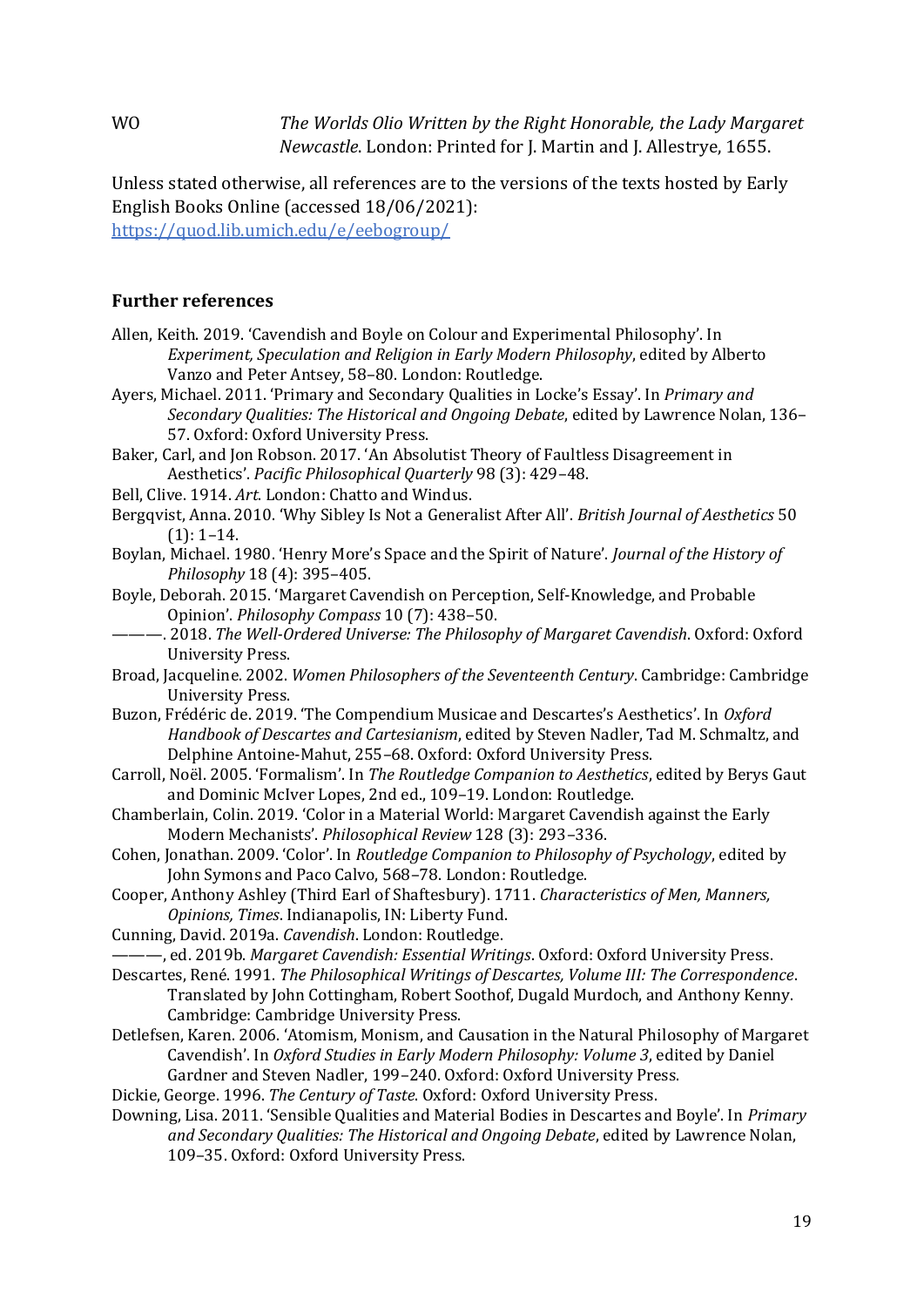Duncan, Stewart. 2012. 'Debating Materialism: Cavendish, Hobbes, and More'. *History of Philosophy Quarterly* 29 (4): 391–409.

———. 2022. *Materialism from Hobbes to Locke*. Oxford: Oxford University Press.

Evers, Daan. 2019. 'Aesthetic Properties, Mind-Independence, and Companions in Guilt'. In *Companions in Guilt Arguments in Metaethics*, edited by Christopher Cowie and Richard Rowland, 150–70. London: Routledge.

- Gorodeisky, Keren. 2021. 'On Liking Aesthetic Value'. *Philosophy and Phenomenological Research* 102 (2): 261–80.
- Greene, Robert A. 1962. 'Henry More's Space and the Spirit of Nature'. *Journal of the History of Ideas* 23 (4): 451–74.
- Guyer, Paul. 2015. *A History of Modern Aesthetics: Volume 1*. Cambridge: Cambridge University Press.
- Hamou, Philippe. 2011. 'Qualities and Sensory Perception'. In *Oxford Handbook of Philosophy in Early Modern Europe*, edited by Desmond M. Clarke and Catherine Wilson, 160–81. Oxford: Oxford University Press.
- Hanslick, Edward. 1854. *On the Musically Beautiful*. Translated by Geoffrey Payzant. Indianapolis, IN: Hackett.
- Hanson, Louise. 2018. 'Moral Realism, Aesthetic Realism, and the Asymmetry Claim'. *Ethics* 129 (1): 39–69.
- Henry, John. 2020. 'Henry More'. In *Stanford Encyclopedia of Philosophy*, edited by Edward N. Zalta, Winter. https://plato.stanford.edu/archives/win2020/entries/henry-more/
- Hills, Alison. Forthcoming. 'Aesthetic Testimony, Understanding and Virtue'. *Noûs*.
- Hume, David. 1757. 'Of the Standard of Taste'. In *Selected Essays*, edited by Stephen Copley and Andrew Edgar, 133–54. Oxford: Oxford University Press.
- Hutcheson, Francis. 1726. *An Inquiry into the Original of Our Ideas of Beauty and Virtue*. Edited by Wolfgang Leidhold. Indianapolis, IN: Liberty Fund.
- Hutton, Sarah. 1997. 'In Dialogue with Thomas Hobbes: Margaret Cavendish's Natural Philosophy'. *Women's Writing* 4 (3): 421–32.
- James, Susan. 1999. 'The Philosophical Innovations of Margaret Cavendish'. *British Journal for the History of Philosophy* 7 (2): 219–44.
- Jorgensen, Larry M. 2012. 'Descartes on Music: Between the Ancients and the Aestheticians'. *British Journal of Aesthetics* 52 (4): 407–24.
- Kant, Immanuel. 1793. *Critique of the Power of Judgment*. Edited by Paul Guyer. Translated by Paul Guyer and Eric Matthews. Cambridge: Cambridge University Press.
- Kirwin, Claire. 2011. 'Why Sibley Is (Probably) Not a Particularist After All'. *British Journal of Aesthetics* 51 (2): 201–12.
- Kivy, Peter. 2003. *The Seventh Sense: Francis Hutcheson and Eighteenth-Century British Aesthetics*. 2nd ed. Oxford: Oxford University Press.
- Lopes, Dominic McIver. 2018. *Being for Beauty: Aesthetic Agency and Value*. Oxford: Oxford University Press.
- McGonigal, Andrew. 2018. 'Aesthetic Reasons'. In *Oxford Handbook of Reasons and Normativity*, edited by Daniel Star, 908–35. Oxford: Oxford University Press.
- More, Henry. 1653. *An Antidote Against Atheisme*. London: Printed by Roger Daniel. https://quod.lib.umich.edu/e/eebo/A51284.0001.001
- Mothersill, Mary. 1984. *Beauty Restored*. Oxford: Oxford University Press.
- O'Neill, Eileen. 2001. 'Introduction'. In *Observations upon Experimental Philosophy*, x–xxxvi. Cambridge: Cambridge University Press.
- Peterman, Alison. 2019a. 'Empress vs. Spider-Man: Margaret Cavendish on Pure and Applied Mathematics'. *Synthese* 196 (9): 3527–49.
- ———. 2019b. 'Margaret Cavendish on Motion and Mereology'. *Journal of the History of Philosophy* 57 (3): 471–99.
- Reid, Jasper. 2012. *The Metaphysics of Henry More*. Dordrecht: Springer.
- Sarahson, Lisa. 2010. *The Natural Philosophy of Margaret Cavendish*. Baltimore: Johns Hopkins University Press.